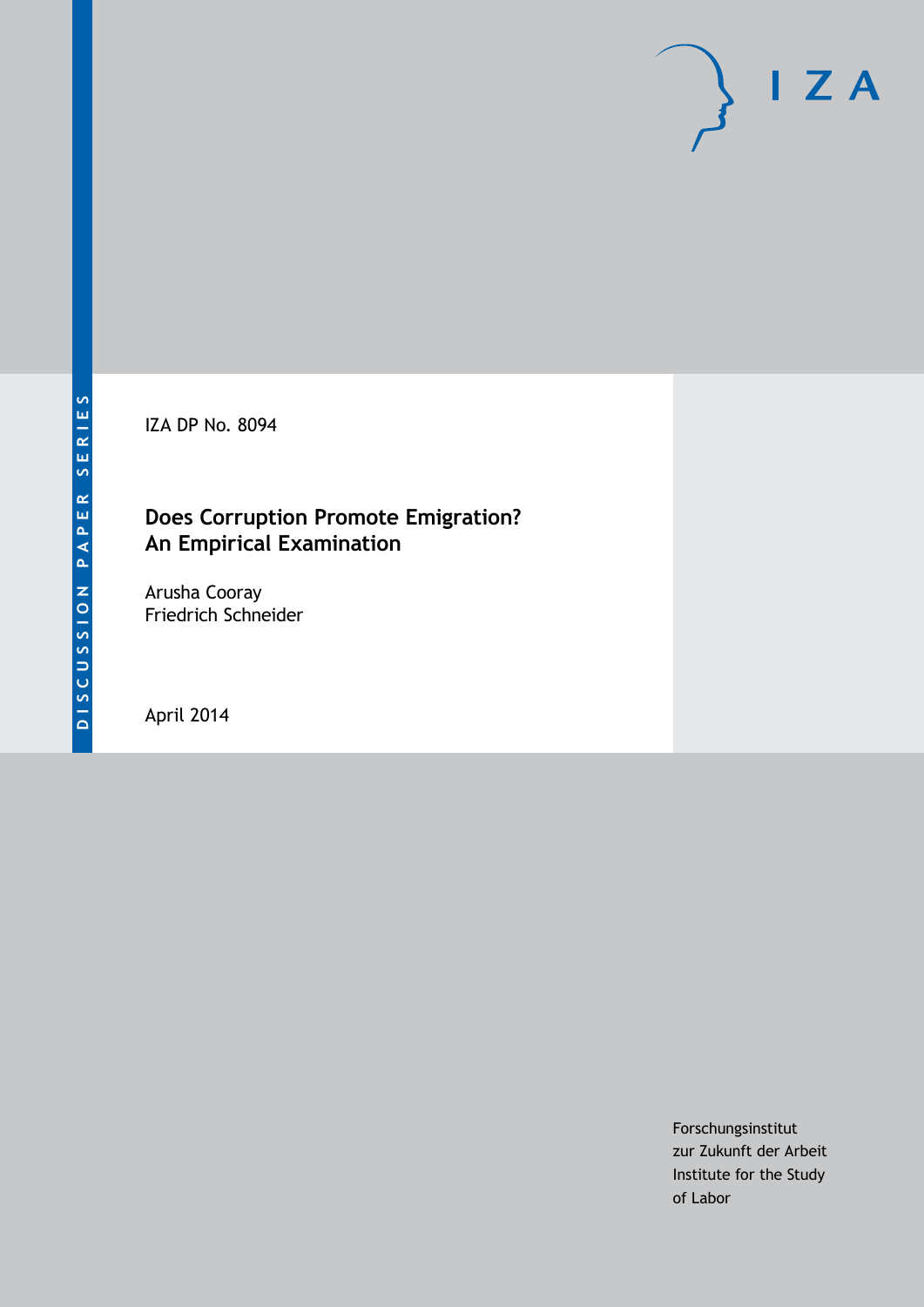# **Does Corruption Promote Emigration? An Empirical Examination**

## **Arusha Cooray**

*University of Wollongong and CAMA, Australian National University*

## **Friedrich Schneider**

*Johannes Kepler University of Linz and IZA*

Discussion Paper No. 8094 April 2014

IZA

P.O. Box 7240 53072 Bonn **Germany** 

Phone: +49-228-3894-0 Fax: +49-228-3894-180 E-mail: [iza@iza.org](mailto:iza@iza.org)

Any opinions expressed here are those of the author(s) and not those of IZA. Research published in this series may include views on policy, but the institute itself takes no institutional policy positions. The IZA research network is committed to the IZA Guiding Principles of Research Integrity.

The Institute for the Study of Labor (IZA) in Bonn is a local and virtual international research center and a place of communication between science, politics and business. IZA is an independent nonprofit organization supported by Deutsche Post Foundation. The center is associated with the University of Bonn and offers a stimulating research environment through its international network, workshops and conferences, data service, project support, research visits and doctoral program. IZA engages in (i) original and internationally competitive research in all fields of labor economics, (ii) development of policy concepts, and (iii) dissemination of research results and concepts to the interested public.

IZA Discussion Papers often represent preliminary work and are circulated to encourage discussion. Citation of such a paper should account for its provisional character. A revised version may be available directly from the author.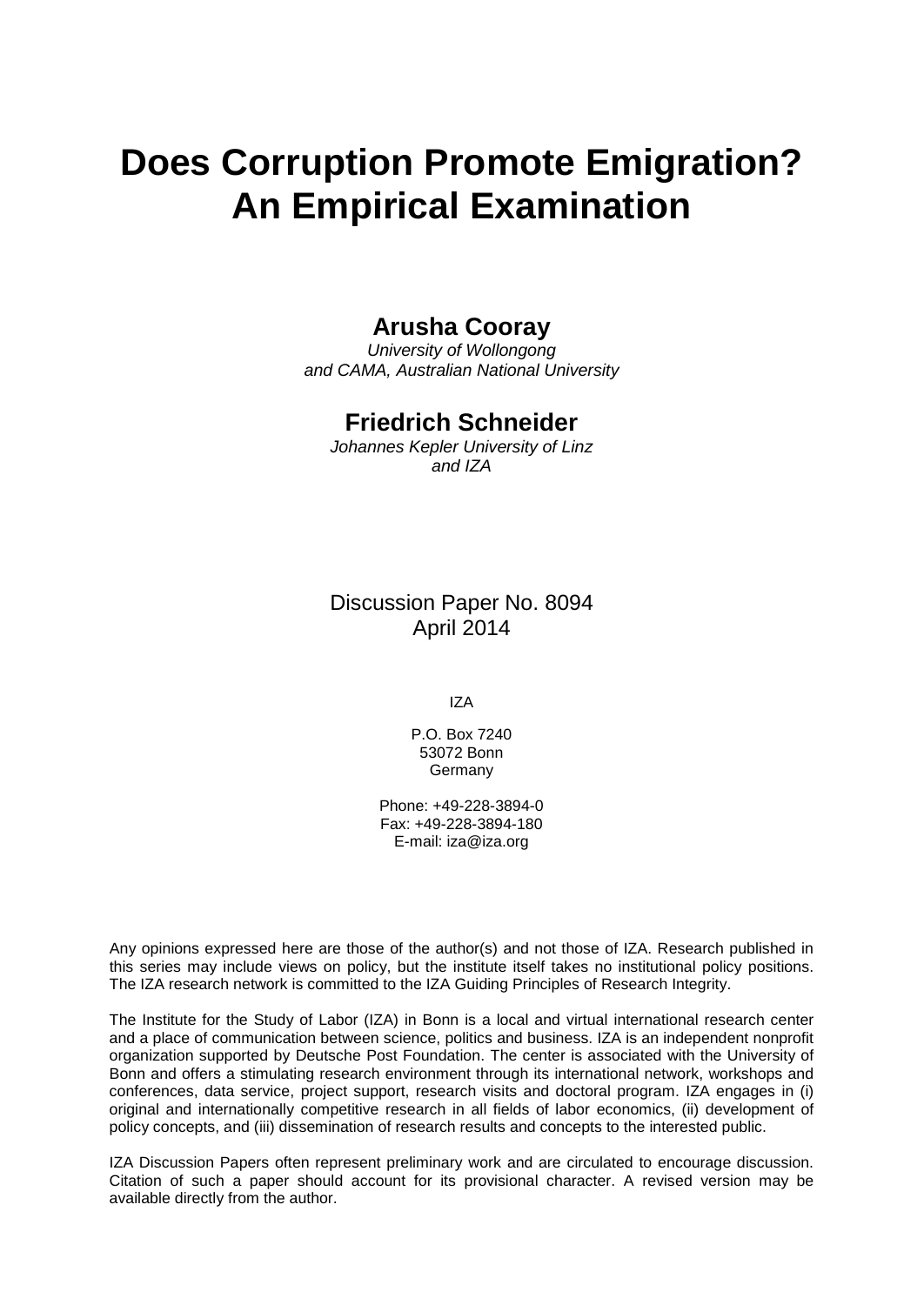IZA Discussion Paper No. 8094 April 2014

## **ABSTRACT**

## **Does Corruption Promote Emigration? An Empirical Examination**

This paper empirically investigates the relationship between corruption and the emigration of those with high, medium and low levels of educational attainment. The empirical results indicate that as corruption increases the emigration rate of those with high levels of educational attainment also increases. The emigration rate of those with middle and low levels of educational attainment, however, increases at initial levels of corruption and then decreases beyond a certain point. Splitting the sample by income inequality suggests that increased inequality reduces the ability to emigrate. The policy conclusion is, that government actions should focus on controlling corruption, which in turn would lead to funds being channeled more productively into education and also lead to a fall in inequality which would reduce emigration.

JEL Classification: O17, O5, D78, H2, H11, H26

Keywords: corruption, emigration, educational attainment, government expenditures, income inequality, labor markets

Corresponding author:

Friedrich Schneider Department of Economics Johannes Kepler University of Linz Altenbergerstrasse 69 4040 Linz Austria E-mail: [friedrich.schneider@jku.at](mailto:friedrich.schneider@jku.at)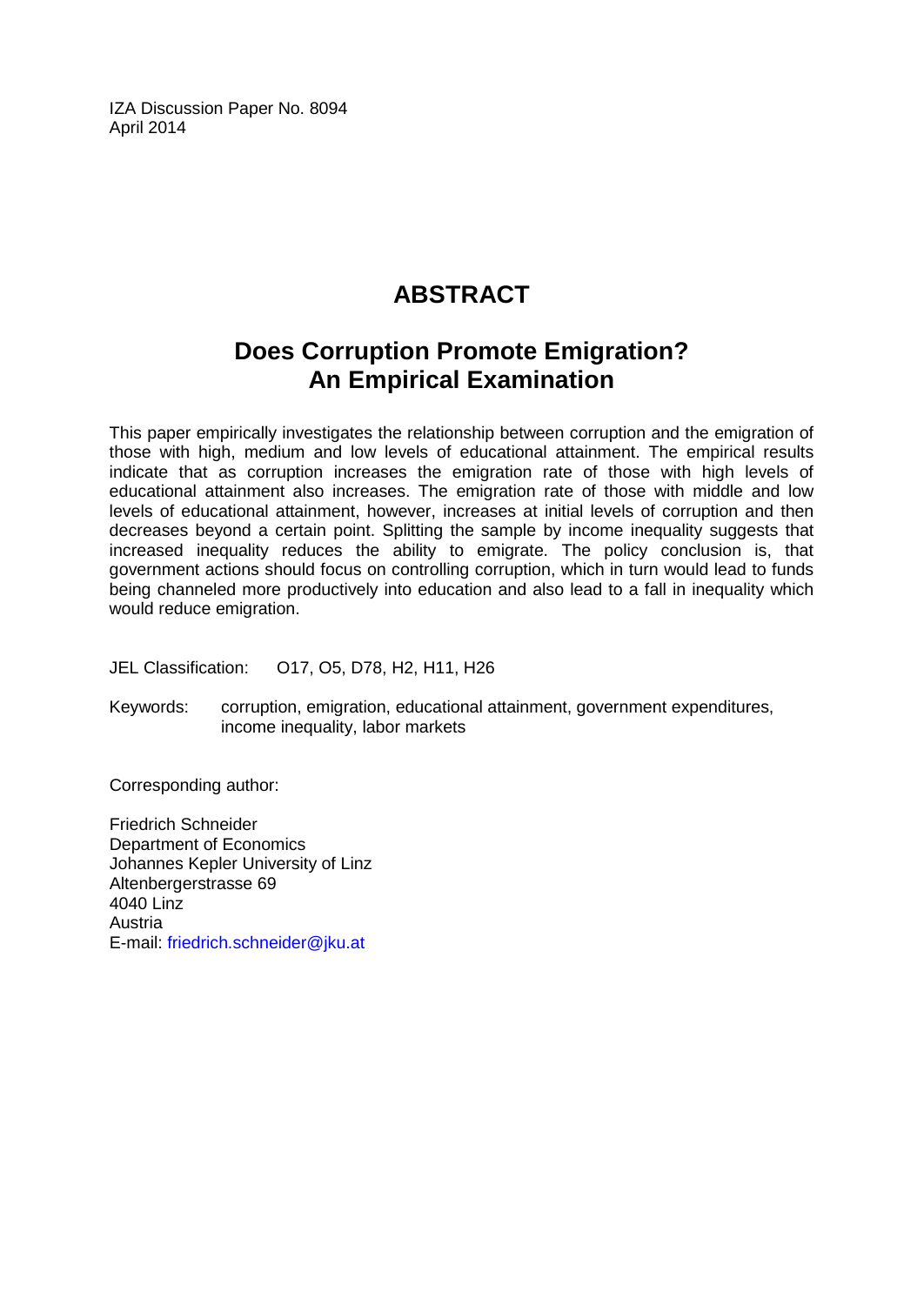#### **1. Introduction**

**.** 

Neo-classical migration theory views emigrants as individual, rational players who decide to move on the basis of a cost-benefit calculation. This theory perceives migration as leading to an optimal allocation of resources through which wages are equalised across countries due to the movement of labour, from surplus to scarce countries. Structuralists critique the neoclassical theory stating that individuals do not have a free choice to move as they are fundamentally constrained by structural forces or alternatively, are forced to move due to economic and political reasons (de Haas 2007). Dependency theorists argue that migration is not necessarily an overall beneficial process as it leads to an extraction of labour from the periphery to core deepening the vicious cycle of poverty in the periphery and accelerating growth of the core. There are however, a number of push and pull forces brought about by demographic change, globalization, political conflict, institutions and climate change that have increased migration pressures both within and across borders (de Haas,  $2007$ )<sup>1</sup>.

In the present study, we focus on corruption as a push factor for labour emigration. The existence of corruption could lower the returns to education slowing down the process of economics growth acting as a push factor for out-migration (Dimant et al. 2013). In the presence of corruption, jobs are not granted based upon merit but political connections. This could lead to higher levels of unemployment and/or underemployment, lowering the returns to the stock of human capital. Corruption has been also been found to change the size and composition of public expenditure away from vital sectors such as health and education (Mauro 1998, Wei 2001) toward sectors which involve greater secrecy and less transparency such as defence. Gupta et al. (2002, 2000) argue that corruption affects the provision of

 $1$  See de Haas (2007) for a survey of the literature. Much of the theoretical work on remittances has been devoted to the primary motive of migrants to remit. Among the motives put forward are, altruism (Banerjee 1984), insurance (Rosenzweig, 1988), investment (Lucas and Stark 1985), inheritance (Hoddinott 1994), risk diversification (Stark and Levhari 1982).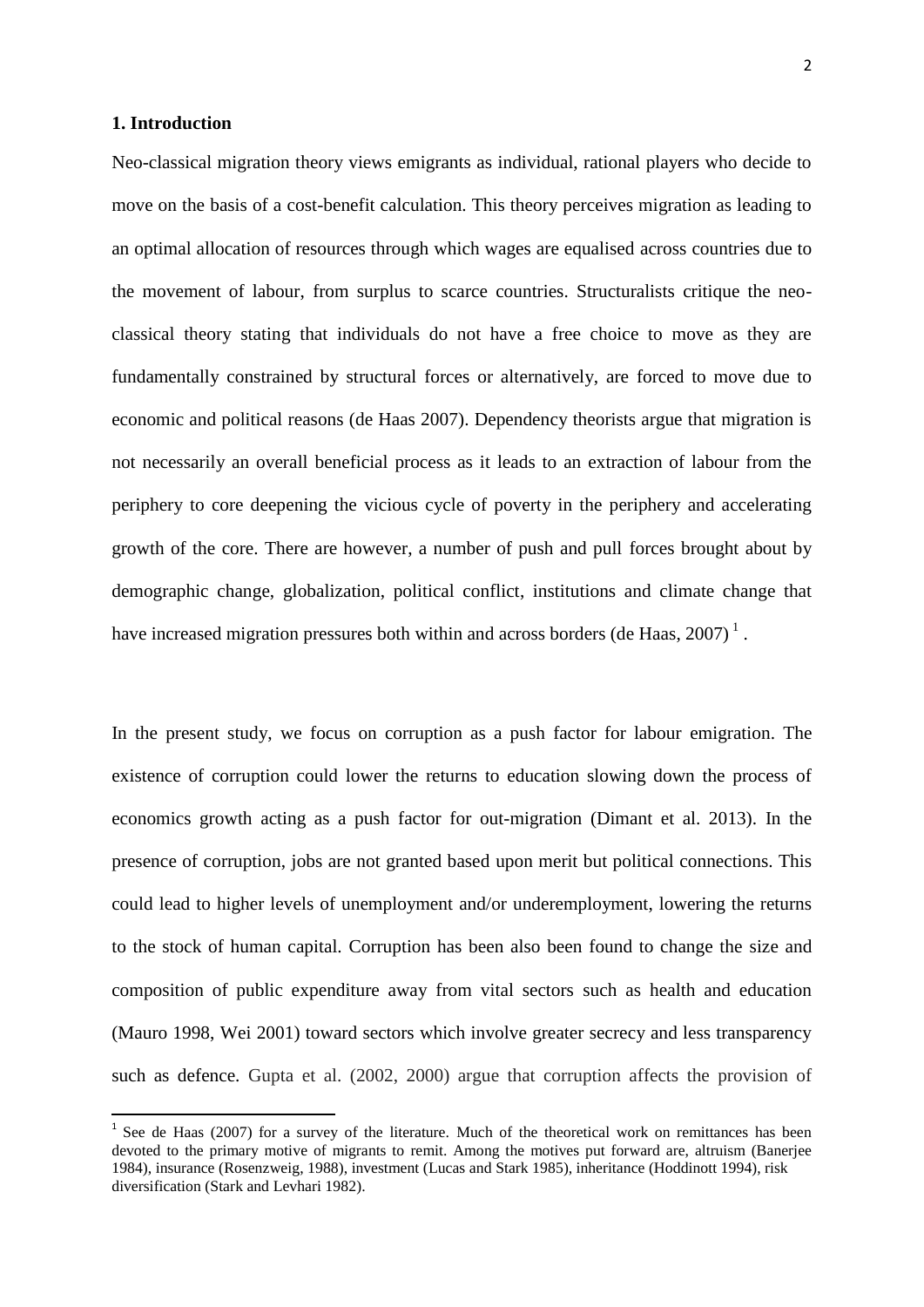health and education services, by increasing the cost and lowering the quality of these services. Similarly, Kaufmann et al. (1999), show that corruption reduces life expectancy and literacy, and increases infant mortality rates. Following from this, corruption can therefore, lower the stock of human capital and reduce the returns to education by slowing down growth, generate unemployment and/underemployment (or reduce labour force participation), increase inequality and reduce welfare (Gould and Amaro-Reyes, 1983, Dimant et al. 2013) acting as a push factor for labour migration.

The limited literature that exists on corruption and migration focuses on the impact of corruption on skilled migration (Dimant et al. 2013, Ariu and Squicciarini 2013). The impact of corruption on other migrant categories has been overlooked in the literature. Therefore, our contribution to the literature is threefold: (1) Employing the panel dataset of Brücker et al. (2013) for emigration, we hypothesise that corruption not only increases the emigration rate of those with high levels of educational attainment, but also, those with medium and low levels of educational attainment; (2) we also investigate, for the first time, potential nonlinearities in the relationship between corruption and emigration. This question has not been addressed in the literature. Studies have found a non-linear relationship between corruption and growth (Aidt 2003, Méndez and Sepúlveda 2006). However, we wish to understand if corruption has the same effect on the emigration of those with different levels of educational attainment; (3) we also for the first time, split the sample into two groups by country and time: those with low levels of income inequality (below the mean Gini index in the sample) and those with high levels of income inequality (above the mean Gini index in the sample), to investigate if the effect of corruption on emigration is dependent on the level of income inequality.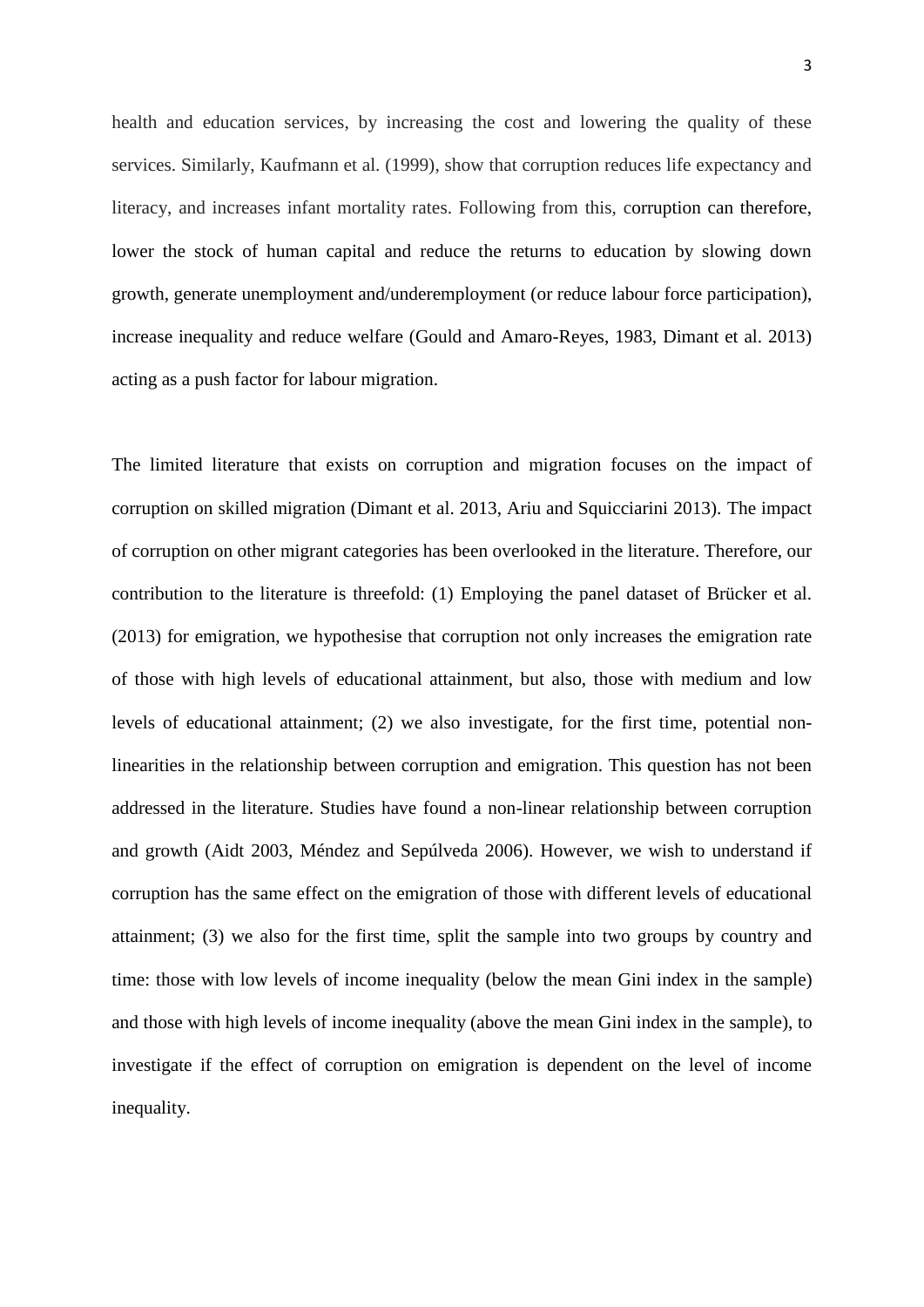The results suggest that corruption beyond a certain threshold level of corruption reduces the emigration rates of those with medium and low levels of educational attainment. Results also indicate that income inequality reduces the ability to emigrate. Results are tested for robustness in a number of ways: additional control variables to capture a range of possible influences on emigration, interaction terms, different estimation methods including fixed effects estimation to account for country level time invariant unobservable influences on emigration, system GMM and IV estimation to correct for any potential endogeneity bias. Given the uncertainty and likely measurement errors in corruption, the robustness of the results are tested using two different data sets on corruption: the Transparency International (TI) and Kaufmann et al. (2012) data sets.

The rest of this paper is structured as follows: Section 2 discusses the literature. Section 3 presents the data and methodology. Section 4 evaluates the results and section 5 concludes.

#### **2. Literature**

Corruption is the result of poor institutions. Despite the large literature investigating the relationship between institutions and corruption (Lederman et al. 2005, Méndez and Sepúlveda 2006, Aidt 2009, Dreher et al. 2009, Meon and Weill 2009, among others), there is a very limited literature which investigates the relationship between corruption and emigration.

Lederman et al. (2005) investigating the role of political institutions in determining the existence of corruption argue that parliamentary systems, higher levels of democracy, political stability, and freedom of press are all associated with lower levels of corruption.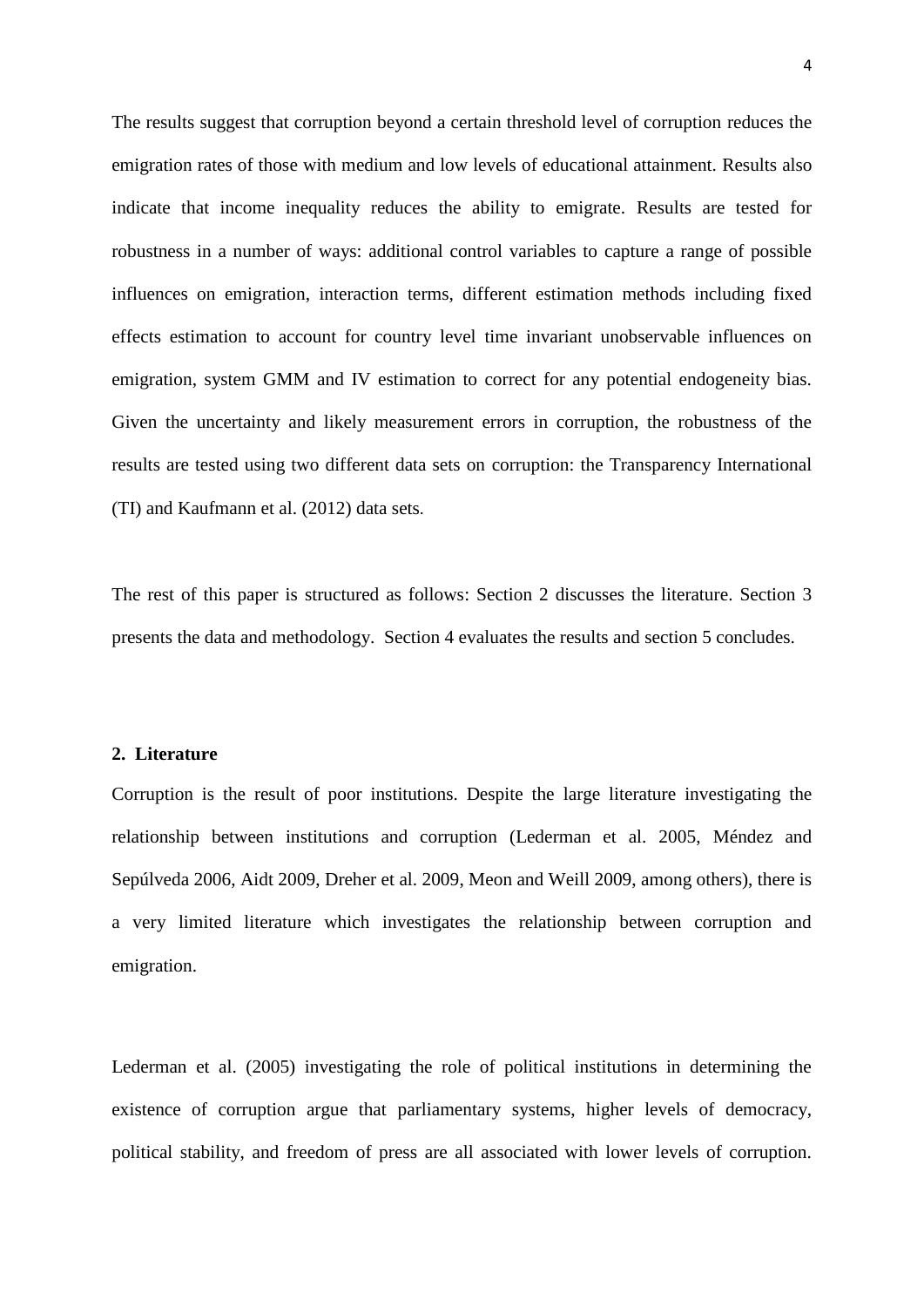Examining the effect of corruption on growth under different political regimes, Méndez and Sepúlveda (2006), find evidence of a non-monotonic relationship between corruption and growth. They show that corruption promotes economic growth at low levels of incidence and affects growth negatively at high levels of incidence. Aidt (2003), similarly argues that in countries with well developed institutions, corruption has a significant negative impact on growth, while in countries with poor institutions, corruption has no effect on growth. Dreher et al. (2009) construct a model which captures the relationship between institutional quality, the shadow economy and corruption. They show that an improvement in institutional quality reduces the size of the shadow economy directly, and corruption both directly and indirectly<sup>2</sup>. Meon and Weill (2009) on the contrary, show that the adverse effects of corruption are lower in countries with less well developed institutions.

Studies on the relationship between emigration and source country institutions are undertaken by Beine and Sekatt (2013) and Docquier et al. (2010). Beine and Sekatt (2013) dividing emigration into two groups, total emigration and skilled emigration, conclude that total emigration affects all institutions positively with the exception of voice and accountability. Similarly, Docquier et al. (2010) examining the influence of emigration on source country institutions, observe that brain drain has an ambiguous effect on institutions, while unskilled emigration has a positive effect on institutions.

The literature which investigates the influence of corruption on emigration is sparse. Dimnat et al. (2013) examining the influence of corruption on out-migration, by dividing migration into two groups – skilled migration and average migration for a group of countries over the 1985 to 2000 period, show that corruption acts as a push factor for out-migration,

<sup>&</sup>lt;sup>2</sup> See Schneider and Enste (2000) for a survey of the consequences of shadow economies.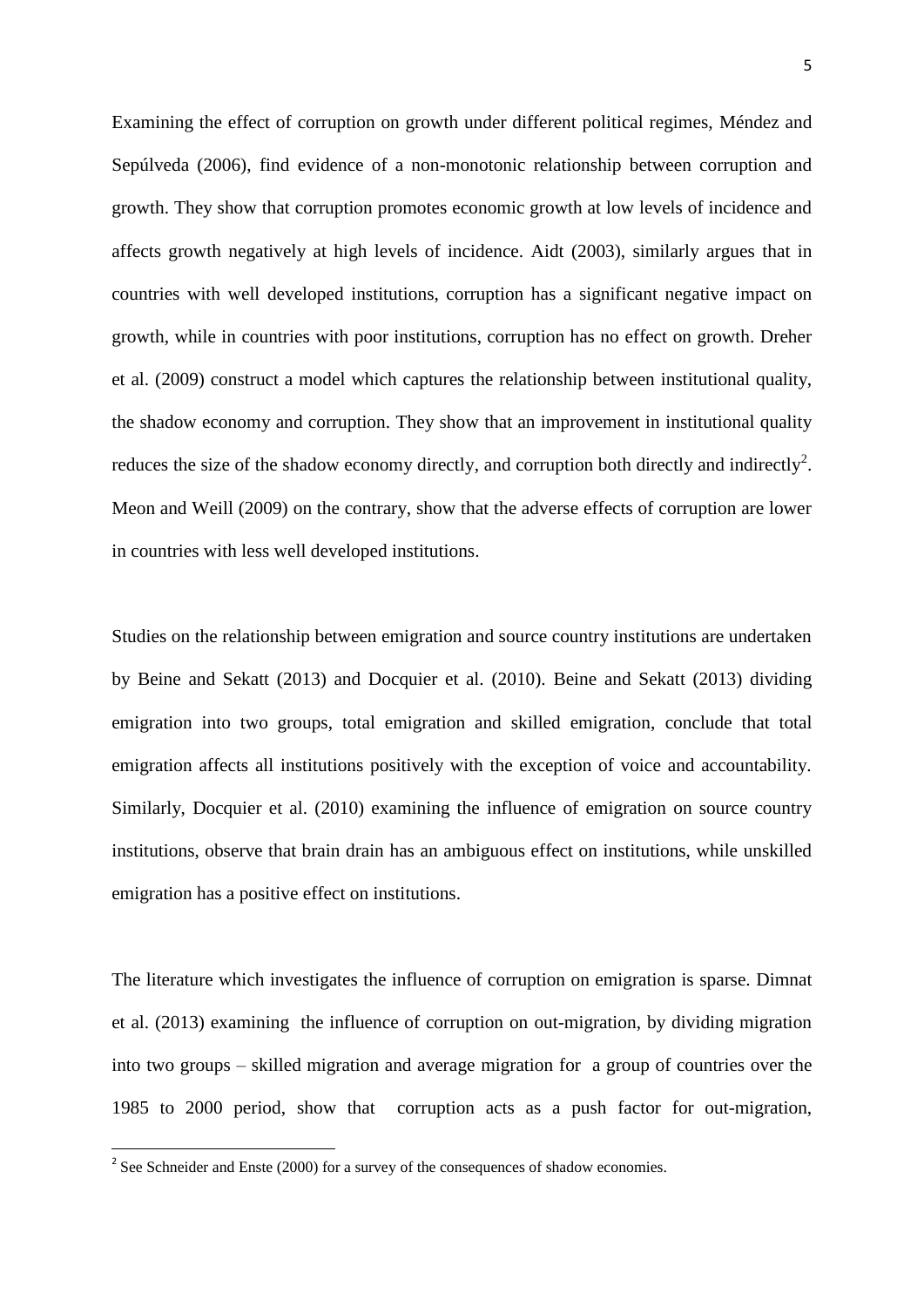particularly skilled migration. They observe that corruption weakens the returns to education, in particular, that of the skilled group. Ariu and Squicciarini (2013) investigating how corruption affects the inflows and outflows of migration for a group of countries, show that corruption is detrimental for both migrant inflows and outflows. They argue that corruption leads to the emigration of highly skilled nationals, and reduces the immigration of foreign workers, thus leading to a net shortage of high skilled workers. This effect has adverse effects in the long run, as it leads to a continuous decline of a nation's human capital stock.

The present study extends upon the existing literature by arguing that corruption not only affects the migration decisions of those with high levels of educational attainment, but also those with middle and low levels of educational attainment. Corruption can increase the emigration rate of the tertiary qualified group due to high levels of human capital investment and expectation of high skill premiums (Dimant et al. 2013). Additionally, if the inequality generated by corruption leads to an increase in progressive tax rates, this could act as a disincentive to those with higher educational qualifications (Dimnat et al. 2013). If jobs are granted on the basis of political connections rather than merit, this could also de-motivate those with high levels of educational attainment, encouraging them to emigrate to countries that are less corrupt. Corruption however, may not only increase the emigration rates of those with high levels of educational attainment, but also those with medium and low levels of educational attainment. Higher levels of unemployment and inequality generated by corruption can induce those with medium and low levels of educational attainment to emigrate. Dincer et al. (2012) argue that individuals belonging to low income groups (low levels of educational attainment) could pay a higher proportion of their income in the form of bribe payments. Similarly, corruption can channel government expenditure away from the provision of essential services such as education and health that benefit those with lower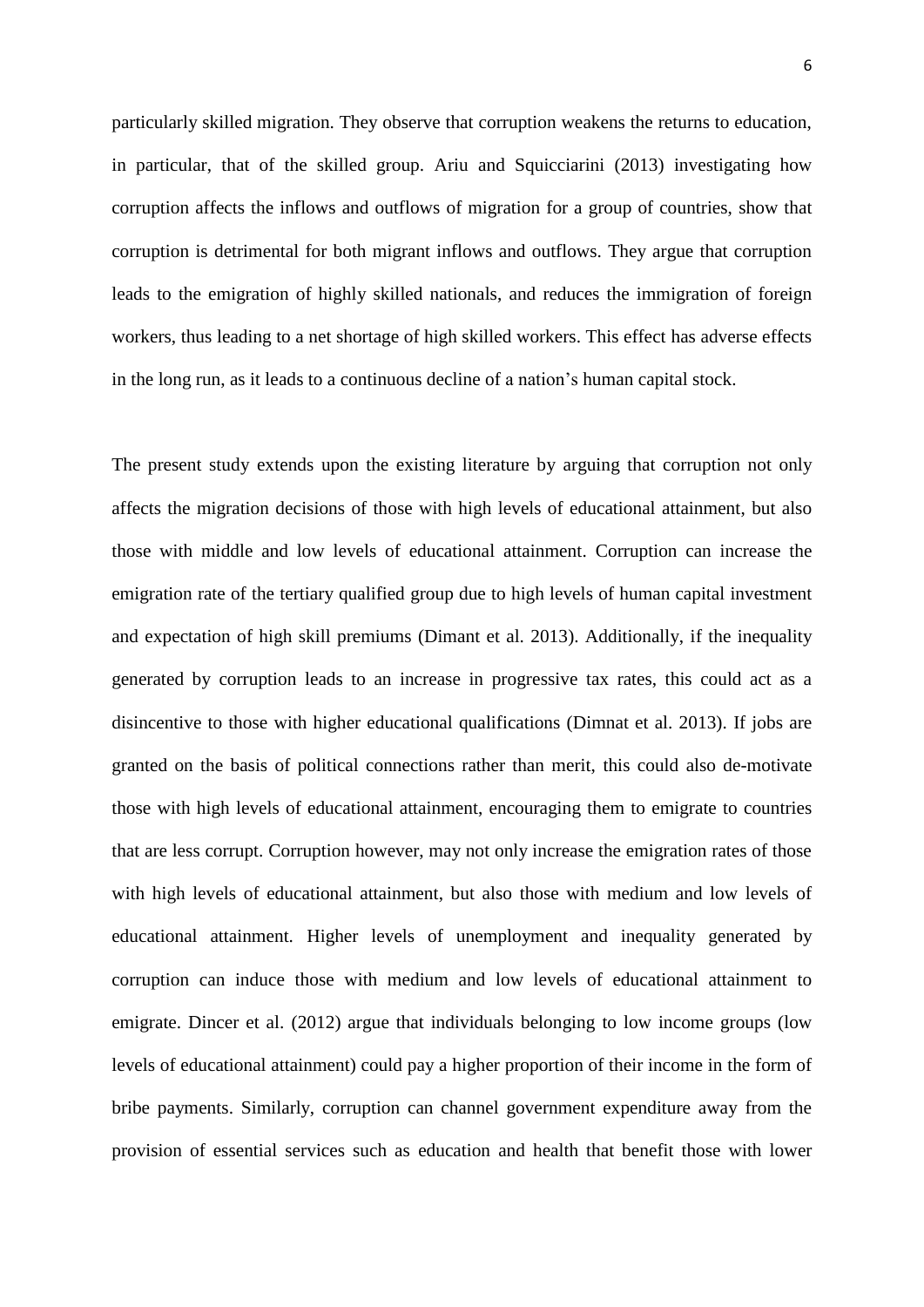levels of educational attainment most. Therefore deteriorating living conditions could also increase the emigration rates of those with medium and low levels of educational attainment.

Studies have indicated that the relation between corruption and growth may well be nonlinear (Méndez and Sepúlveda 2006, Aidt et al. 2008). Méndez and Sepúlveda (2006) argue that the type of political regime is important for the relation between corruption and growth. They find evidence in favour of a non-linear relationship between corruption and growth in countries that are politically free, as opposed to those which are not. A growth maximizing level of corruption is observed for countries which are politically free. Aidt (2003), also investigating for threshold effects between corruption and growth, argues that corruption has a significant negative impact on growth in countries with well developed institutions and no effect on growth in countries with weak institutions. It is therefore not unreasonable to expect corruption to have non-linear effects on emigration with emigration rates initially increasing at low levels of corruption and then declining as corruption increases. If living conditions continue to deteriorate as corruption increases, the increased inequality generated by corruption can increase liquidity constraints, particularly among those with medium and low levels of educational attainment, reducing their ability to emigrate<sup>3</sup>. Corruption can additionally, by weakening the tax systems increase tax evasion. This reduces resources available for social welfare spending (Gupta et al. 2002) which primarily benefit those from the lower income groups, making it more difficult for them to emigrate. Therefore, as corruption continues to increase, the emigration rates among those with low and medium levels of educational attainment could decline.

**.** 

 $3$  See Mckenzie and Rapoport (2007) for non linear effects between wealth and emigration.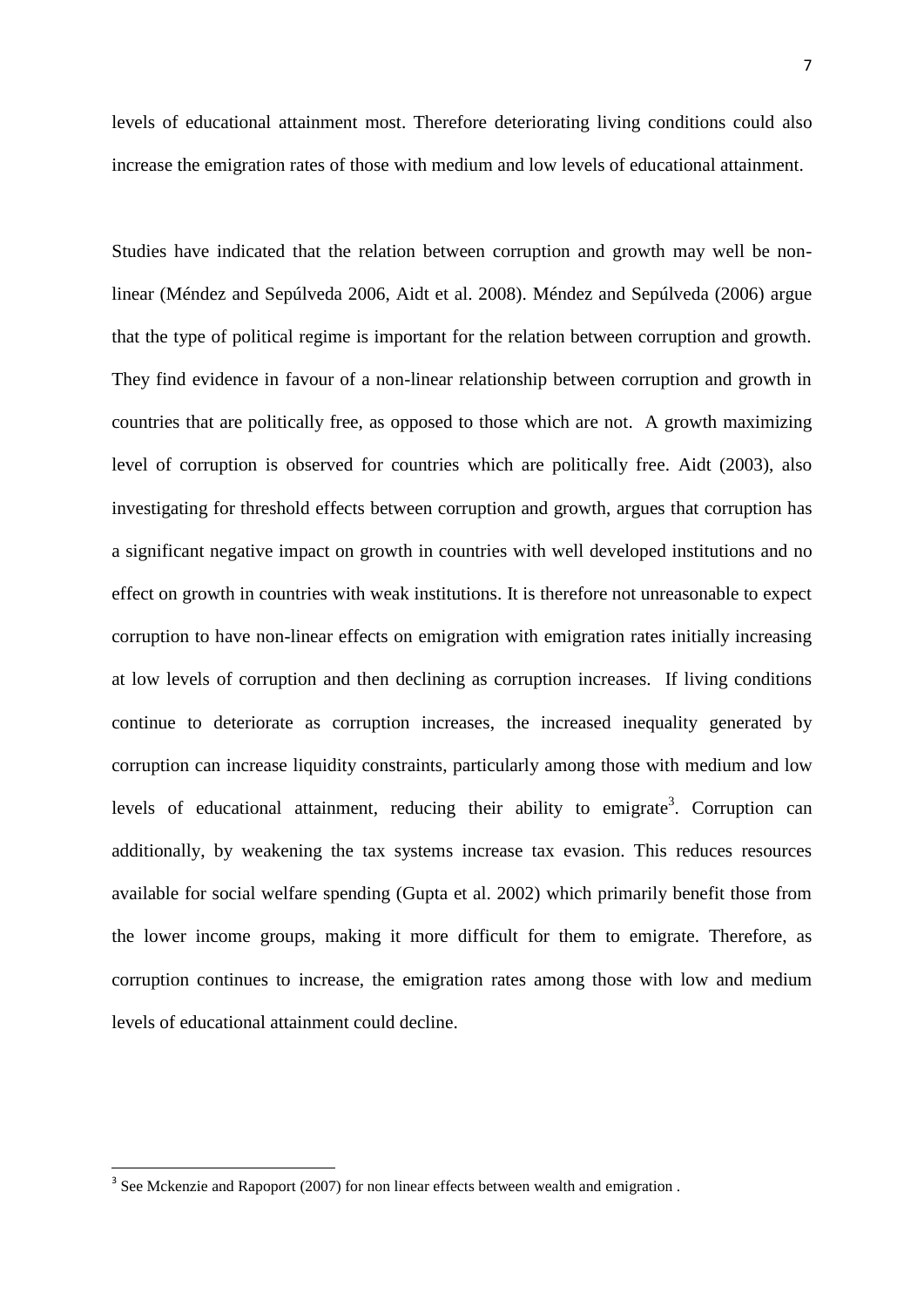Following from this, the three core hypotheses, we investigate are the following:

- (1) If corruption in a country increases, the emigration rates of those with high educational attainment increases, ceteris paribus;
- (2) If corruption in a country increases, the emigration rate of those with middle and low levels of educational attainment increases up to a certain threshold and then decreases.
- (3) The ability of those with medium and low levels of educational attainment to emigrate falls as inequality increases.

### **3. Description of the Data**

Panel data covering the 1995-2010 period with observations corresponding to five year intervals are used. Data on emigration rates by educational level are from Brücker et al. (2013). This includes data for the emigration rate of men and women over 25 by three educational levels, high, middle and low. Emigrants with upper-secondary education are classified as middle, those with post-secondary education as high and those with less than upper-secondary education (including lower-secondary, primary and no schooling) as low.

The main independent variable of interest, is corruption. Two measures of corruption are used in the empirical study that follows. One is the corruption measure from Transparency International (TI). Here the estimate of corruption ranges from 0 (totally corrupt) to 10 (not corrupt). The other is the estimate of corruption from Kaufmann et al. (2012) which ranges from approximately -2.5 (totally corrupt) to 2.5 (not corrupt). In order to simplify the interpretation of empirical results the measures of corruption have been reversed so that 0 stands for not corrupt and 10 totally corrupt on the TI measure. The Kaufmann et al. measure has been rescaled so that 0 stands for not corrupt and  $+5$  for totally corrupt to maintain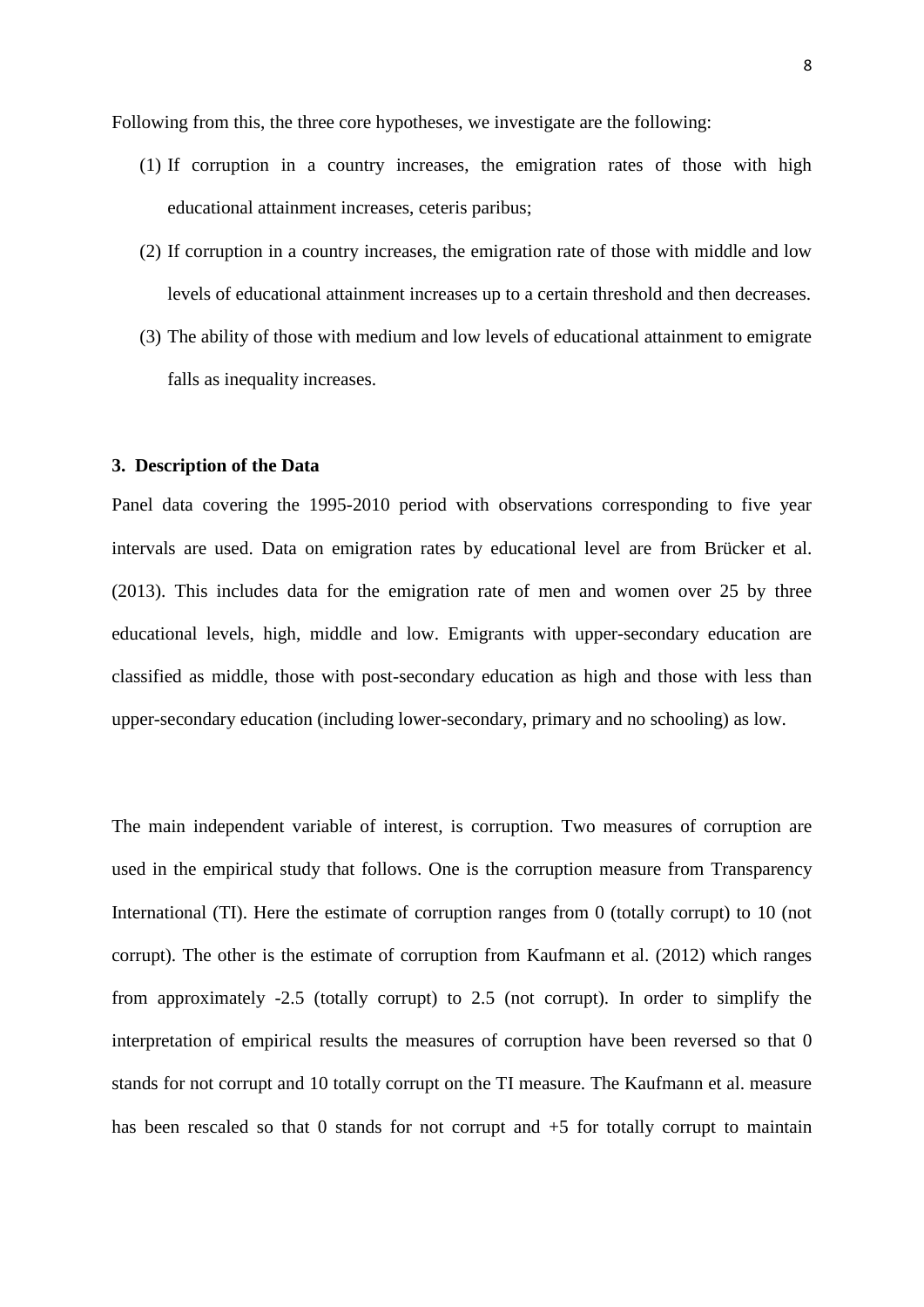consistency with the TI measure. Therefore, higher values on these two indices indicate higher levels of corruption.

A number of other control variables are used in the empirical analysis. GDP per capita is used to control for the level of development of a country. Mauro (1998) and Wei (2001) argue that corruption changes the size and composition of public expenditure away from vital sectors such as health and education. This could increase the emigration rate, in particular, that of the group with low and medium levels of educational attainment. We incorporate government expenditure devoted to education as a percentage of GDP to control for this. Evidence shows that corruption can also increase unemployment and inequality thus reducing welfare (Gould and Amaro-Reyes, 1983, Dimant et al. 2013), acting as a push factor for labour migration. We control for inequality by using the Gini coefficient and for employment by using the labour force participation rate. The literature also shows that institutions affect corruption (Lederman et al. 2005) and also the rate of emigration (Borjas 1987). The polity index is used to capture institutions (Docquier et al.2010). Table 1 provides summary statistics for the data used in the empirical analysis.

#### [Table 1, about here]

We also include non-linear terms for corruption (Méndez and Sepúlveda 2006, Aidt 2003). A preliminary inspection of scatter plots between the TI corruption index and emigration rates indicate non-linearity in the relationship between corruption and emigration rates for those with middle and low levels of educational attainment.

[Figures 1-3, about here]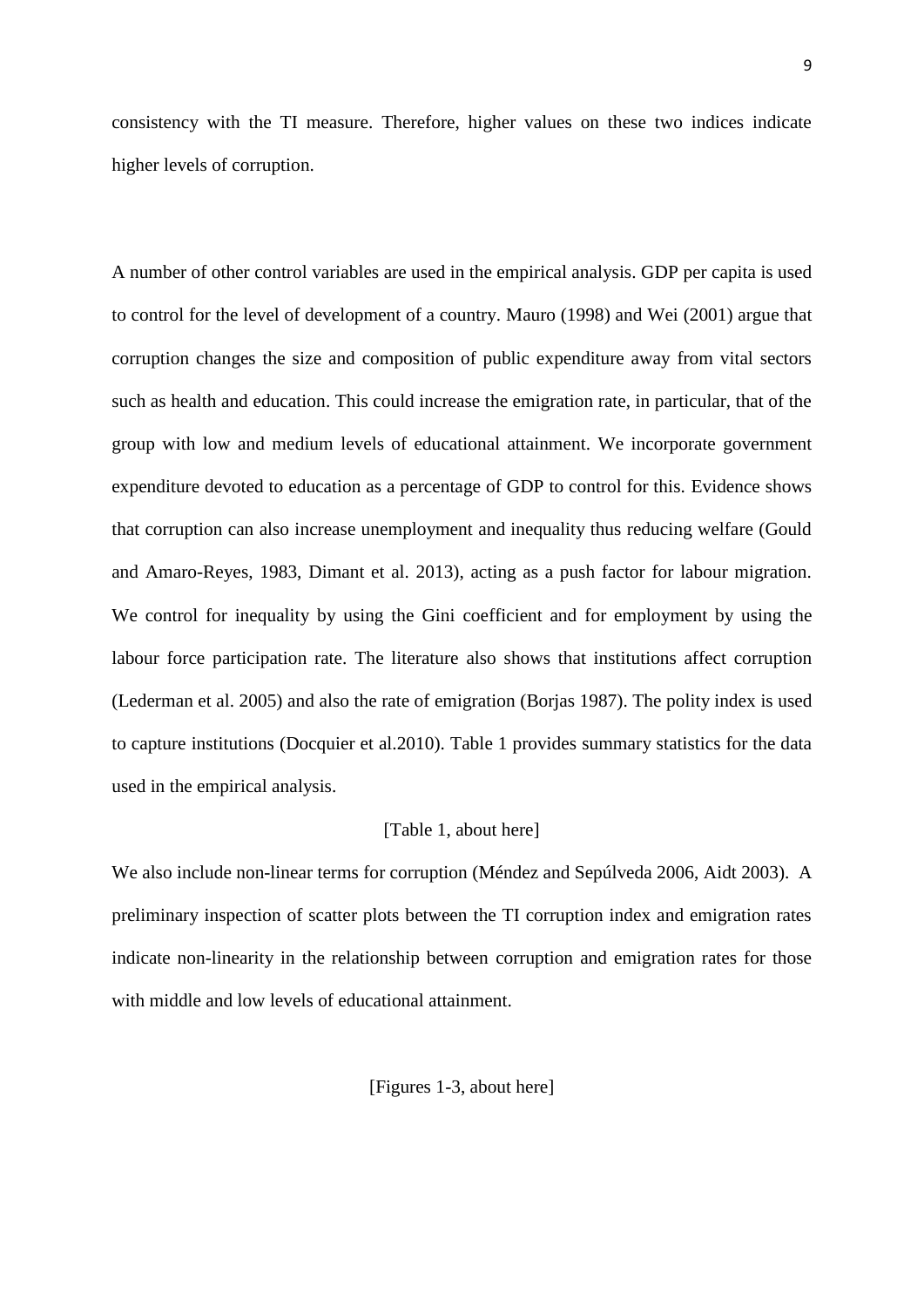#### **4. The Model and Estimation Methodology**

The preliminary estimation is carried out using panel fixed effects. Both fixed and random effects models were estimated. However, based on the results of the Hausman test, the fixed effects model was found to be relatively more reliable. Therefore the paper reports results only for panel fixed effect estimation. The fixed effects estimator permits controlling for any unobserved country-specific time-invariant effects. The panel data model can be expressed by equation (1) as follows:

$$
M_{it} = X_{it}\beta + \varpi_i + \eta_t + \mu_{it}
$$
 (1)

where  $M_{it}$  is the rate of emigration from country *i*, in period *t*. The estimation is carried out by disaggregating emigration by education level, high, medium and low.  $X_{it}$  is a vector which includes all independent variables, including corruption and the control variables.  $\varpi$ <sub>i</sub> captures the country specific effect and  $\eta_t$ , takes into account the relevant time effect.  $u_{it}$  is a random error term that captures the effect of all omitted variables. Interaction terms are added to the above specification to investigate desired differential effects.

It can be argued that all explanatory variables used in our empirical model are not strictly exogenous. An approach that allows controlling for the joint endogeneity of explanatory variables through the use of internal instruments is the Arellano-Bover (1995) -Blundell Bond (1998) system GMM estimator. In summary, equation (2), which involves variables in levels, is combined with equation (3), which involves variables in first differences. Equation (2) is instrumented by lagged first differences of the variables, whereas equation (3) is instrumented by lagged variables in levels.

$$
M_{ii} = \gamma y_{it-1} + X_{it}\beta + \varpi_i + \eta_t + \mu_{it}
$$
\n(2)

$$
M_{it} = \gamma y_{it-1} + X_{it}\beta + \varpi_i + \mu_{it}
$$
  
(2)  

$$
M_{it} - M_{it-1} = \gamma (M_{it-1} - M_{it-2}) + \beta (X_{it} - X_{it-1}) + \eta_t + (\mu_{it} - \mu_{it-1})
$$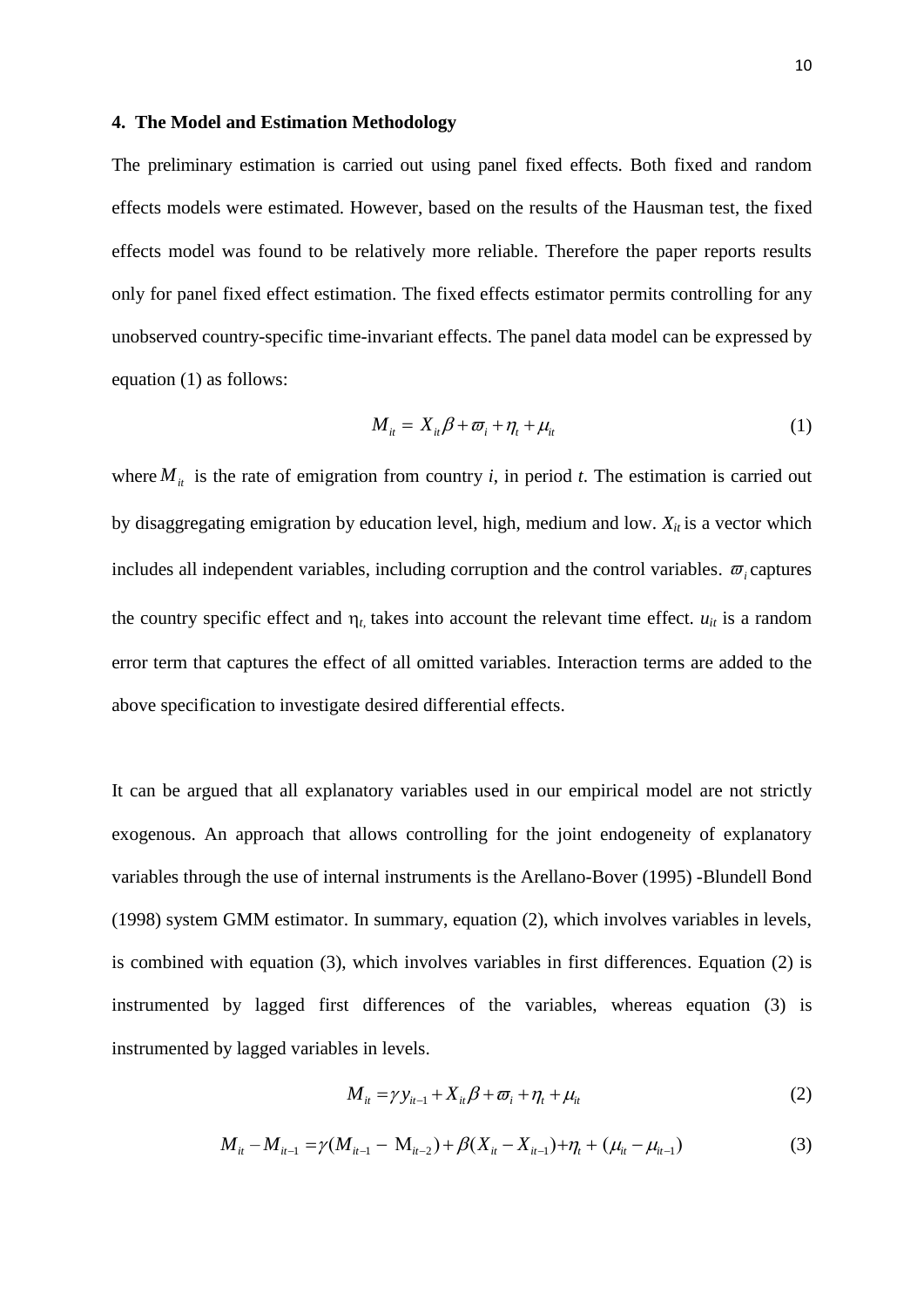The variable definitions are the same as above for equation (1), with lagged values of the variables now entering the equation. The system GMM estimation is also carried out by disaggregating emigration by education level. Two diagnostic tests, the Hansen test for overidentifying restrictions under which the null hypothesis is that the instruments are not correlated with the residuals, and the Arellano-Bond test for second order correlation in the first differenced residuals are carried out.

As a further test for endogeneity, instrumental variable (IV) estimation could be useful in addition to the system GMM. In the IV estimation, a good instrument should be correlated to corruption and not influence public debt through other channels. Among the variables used as instruments for corruption are: ethnolinguistic fractionalization (Mauro 1995), the settler mortality data of Acemoglu et al. (2001) (Ahlin and Pang 2008), latitude (Gupta et al. 2002, Delavallade 2006), the initial level of corruption (Gupta et al. 2002). Following Gupta et al. (2002), we use the initial level of corruption as an instrument for corruption. A Sargan test for over-identifying restrictions under which the null hypothesis is that the instruments are not correlated with the residuals is carried out under the IV estimation.

#### **5. Empirical Results**

#### *5.1 Fixed Effects Estimation*

The preliminary estimation is carried out using fixed effects estimation to control for time invariant country effects. Results are reported in Table 2. Column (1)-(3) reports results for high, middle and low levels of educational attainment respectively, using the TI corruption index and columns (4)-(6) for the same, using the Kaufmann et al. corruption index. Control variables are included for per capita income to account for the level of development of the country, government expenditure on education to GDP as higher levels of government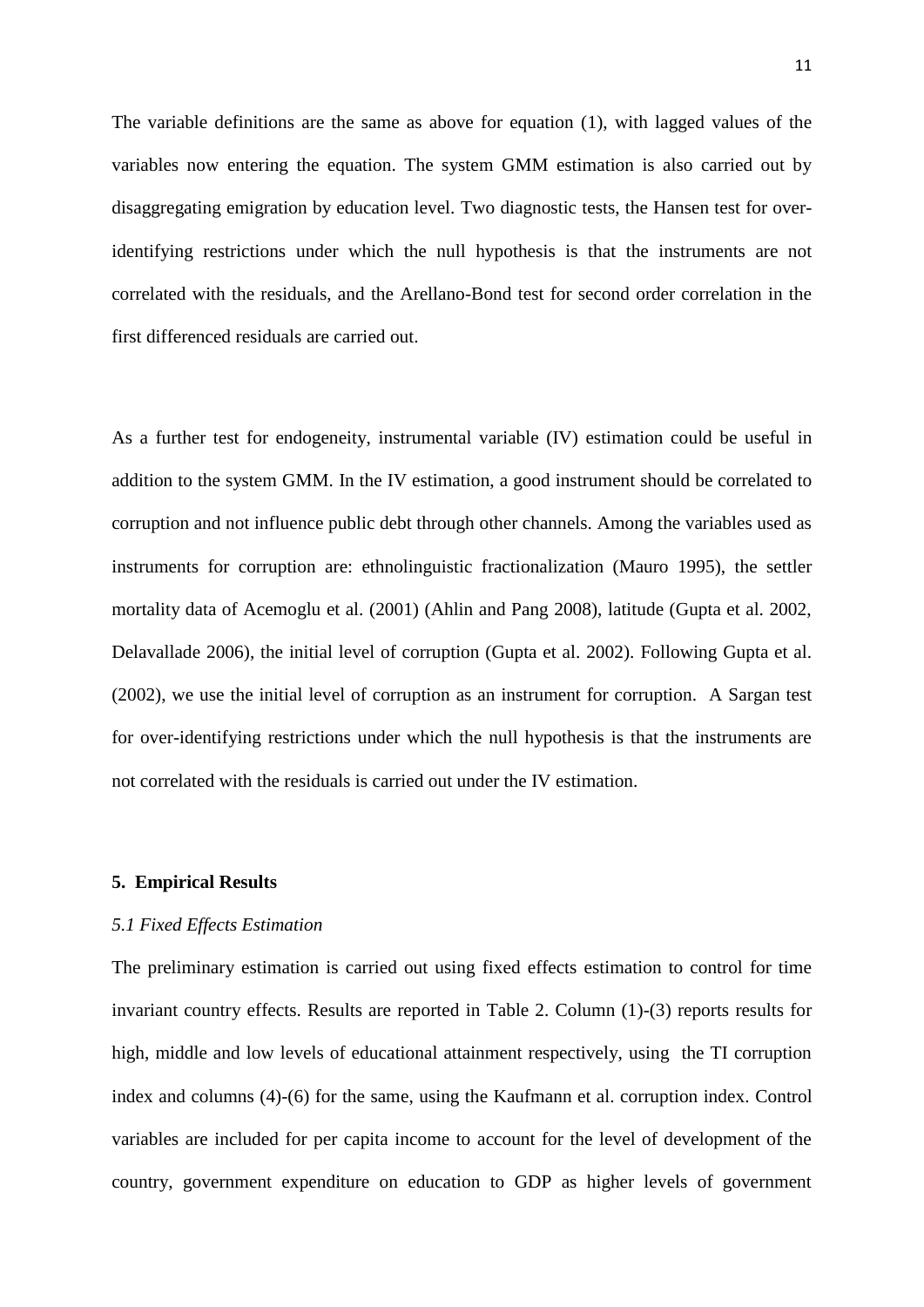expenditure on education can reduce emigration, and the polity index to capture institutions. All variables except for the polity index have been converted into logarithmic form for the empirical estimation.

#### [Table 2, about here]

For emigrants with high levels of educational attainment, columns (1) and (4), only the linear coefficient on the TI and Kaufmann et al. corruption index is statistically significant. The quadratic term is not significant. The results suggest that as corruption increases, the emigration rate of those with high levels of educational attainment increase. In column (1) for example, the linear coefficient on the TI corruption index suggests that a 1 unit increase in the corruption index increases the emigration rate by 0.34%. For those with medium and low levels of educational attainment however, columns (2) and (3) and columns (5) and (6), the linear terms are positive, and the quadratic terms are negative, suggesting that the emigration rate of those with medium and low levels of educational attainment increase at low levels of corruption and then begins to decline beyond a certain point<sup>4</sup>. This is observed for both the TI and Kaufmann et al. corruption indices. Calculated threshold points for those with medium levels of educational attainment indicate that beyond a threshold point of 3.5 on the TI index and 3.6 on the Kaufamann et al. index, that emigration begins to decline. Similarly, beyond a threshold point of 3.6 on the TI index and 3.9 on the Kaufmann et al. index, the emigration of those with low levels of educational attainment begins to decline. The linear coefficient on the TI corruption index in column (2) for those with medium levels of educational attainment suggests that a 1 unit increase in the corruption index initially increases the emigration rate by 0.20%.

**.** 

 $4$  The  $\mathbb{R}^2$  terms in the quadratic models indicated that the explanatory power of the model is increased when the quadratic term was incorporated into the models. A F test further rejected the hypothesis that the regression was linear at the 1% and 5% significance levels against the alternative that it was quadratic.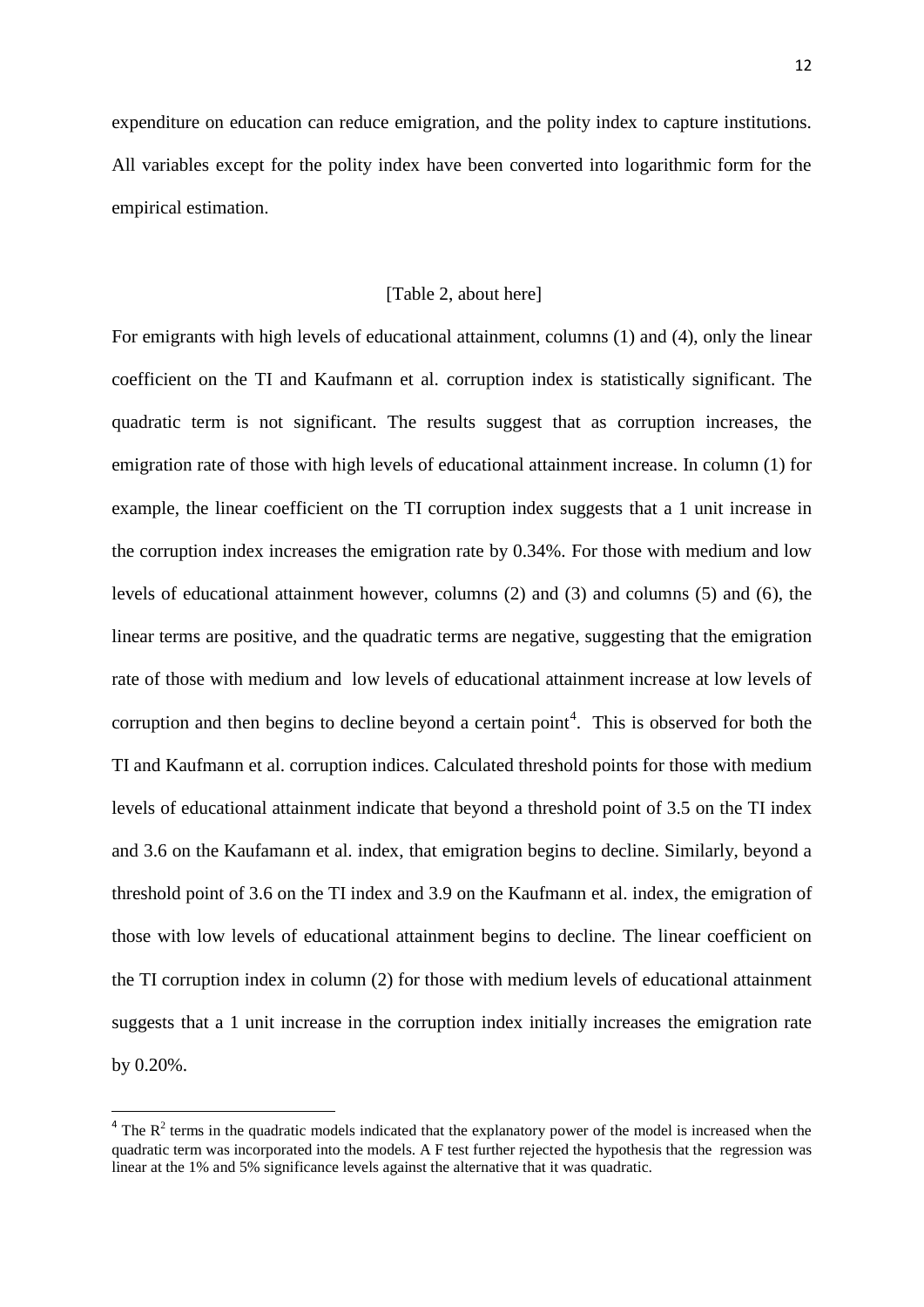The results also suggest that the level of development of a country as measured by per capita income has a significant effect on the emigration rates of all three groups. A higher per capita income reduces the incentive of those with high educational attainment to emigrate, while it increases the incentive of those with low and middle levels of educational attainment to emigrate. This is possibly because it increases the ability of these two groups to emigrate. The coefficients on government expenditure devoted to education is statistically significant at the 10% level for the emigration rate of those with medium levels of education and significant at the 5% and 1% levels in columns (3) and (6) for the emigration rate of those with low levels of education, indicating that if the government devotes a larger proportion of GDP to education, it would lead to a fall in the emigration rates of those with medium and low levels of educational attainment. This perhaps is because these groups stand to gain most from the government provision of services. The coefficients on the polity index are statistically significant at the 10% level for emigrants with high and medium levels of education suggesting that better institutions act as a deterrent to the emigration of these groups.

#### *5.2 Additional Control Variables*

#### [Table 3, about here]

We re-estimate the model by incorporating more control variables for inequality (the Gini coefficient), population density and employment (the labour force participation rate). The results are reported on Table 3. The highest emigration rate is observed for those with high levels of educational attainment consistent with the results obtained in Table 2. In column (1) for example, the coefficient on the TI index suggests that a 1 unit increase in the corruption index leads to an increase of 0.36% in the emigration rate of those with high levels of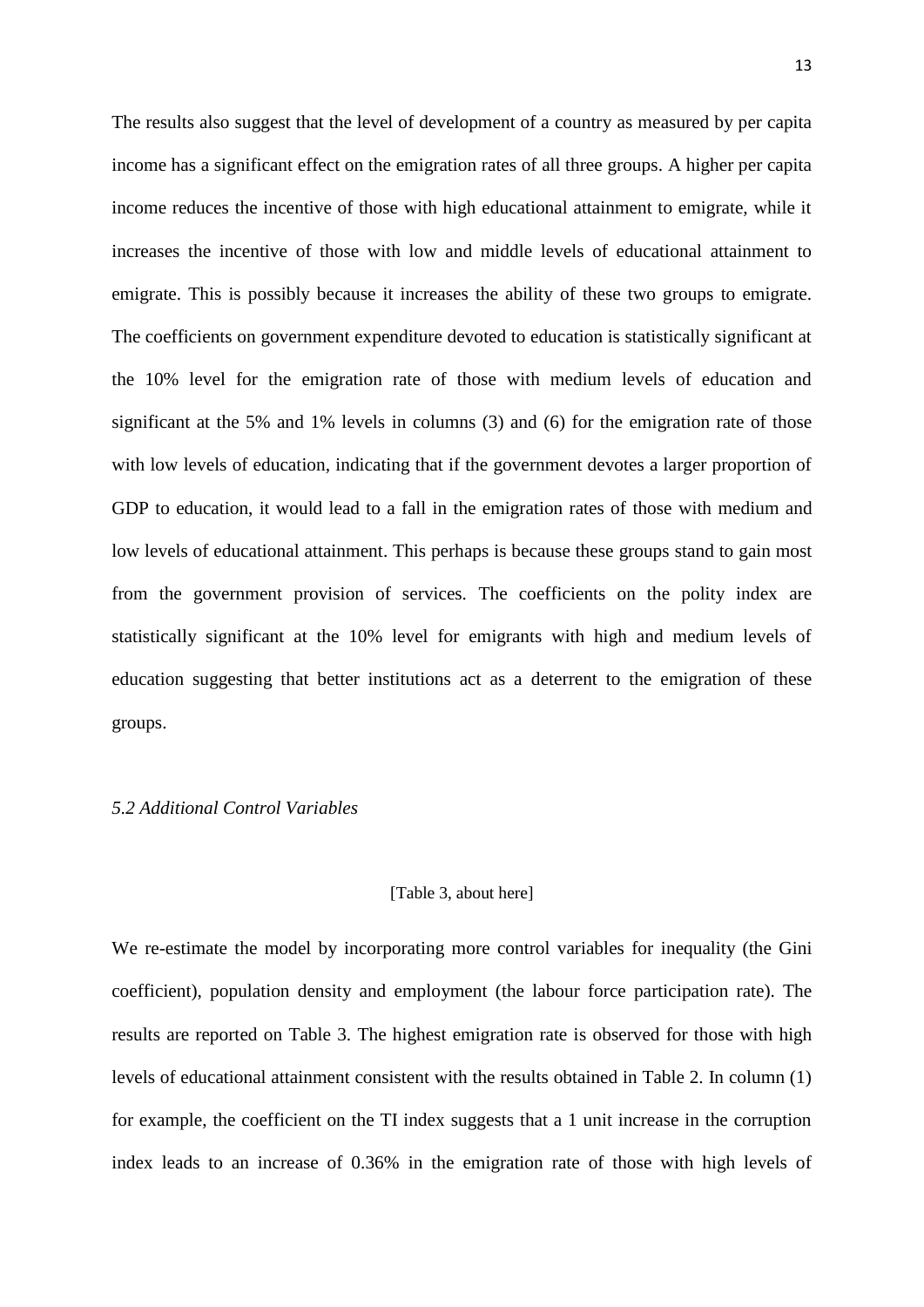educational attainment. Once again, the coefficient on the quadratic term for this group is not statistically significant. The estimated linear and quadratic coefficients on the corruption indices are statistically significant for those with medium and low levels of educational attainment, suggesting that the emigration rate of those with middle and low levels of educational attainment increase, and then begins to decline beyond a certain point. Calculated threshold points suggest that the emigration rate of those with medium levels of educational attainment decline after corruption reaches a level of 3.7 and 3.4 on the TI and Kaufmann et al. corruption index respectively and the emigration of those with low levels of educational attainment decline when corruption reaches a level of 3.4 and 3.6 on the TI and Kaufmann et al. index respectively. The coefficients on per capita income are positive and statistically significant at the 1% level for all groups. Government expenditure influences the emigration rate of those with middle and low levels of educational attainment, while the polity index has a significant effect on those with high levels of educational attainment. An increase in inequality as indicated by the Gini coefficient leads statistically significant fall in the emigration rate of those with middle and low levels of educational attainment, in particular those with low levels of educational attainment. The coefficient on population density is statistically significant in all columns with the exception of column (6). The results indicate that the higher the LFPR, the lower will be the emigration rate of all groups.

#### [Table 4, about here]

In Table 4 we incorporate an interaction term for the Gini coefficient x corruption, in order to see if inequality increases the impact of corruption on emigration. We also include wage and salaried workers as a % of total employed as wages act as a push factor for emigration. The results suggest that greater inequality does intensify the impact of corruption on emigration, that is, reduces the ability to emigrate. Similarly, earning a wage reduces the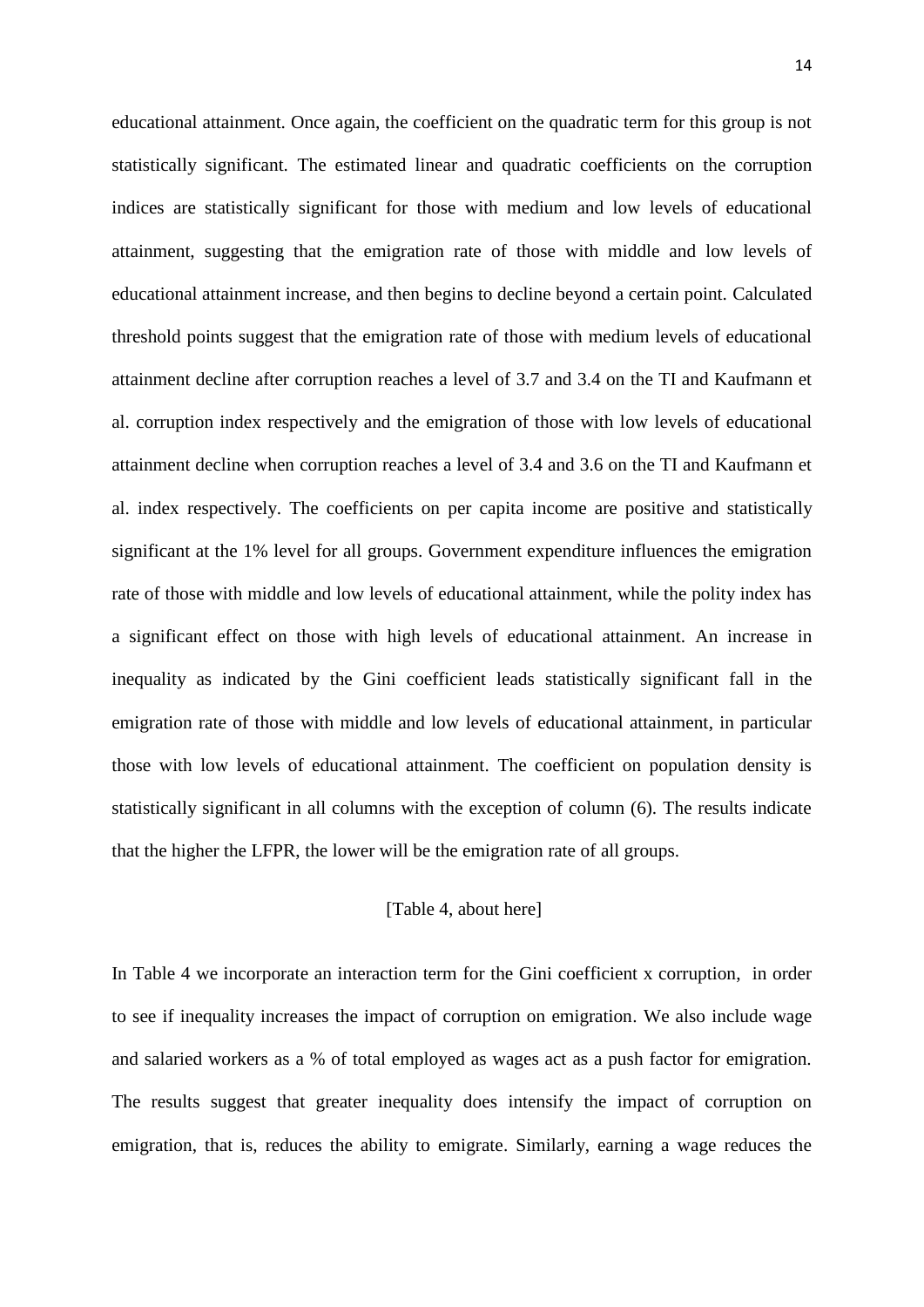incentive for those from all educational groups to emigrate. The linear coefficients on the main variable of interest, corruption, is statistically significant for all groups and the quadratic term is statistically significant for those with middle and low levels of educational attainment as before. The results are in general, qualitatively similar to those obtained above.

#### *5.3 Correcting for Endogeneity*

Next the estimation is carried out by using the system GMM and IV methods to address potential endogeneity concerns. Columns (1)-(3) report results for system GMM estimation and columns (4)-(6) reports results for IV estimation. Given that the estimation using the TI index and Kaufmann et al. index yield similar results, we report only results using the TI  $index^5$ .

#### [Table 5, about here]

The GMM estimates indicate once again, a linear relationship between corruption and emigration rate for the group with high levels of educational attainment, and a quadratic (inverted U) shaped relationship between corruption and the emigration rate of those with medium and low levels of educational attainment. High per capita income has a positive statistically significant effect on the emigration rates of those with middle and low educational attainment and a negative impact on those with high levels of educational attainment. The results are in general, broadly consistent with those obtained above. The Hansen test and the serial correlation test in the system GMM estimation confirm that the moments conditions cannot be rejected.

**.** 

<sup>&</sup>lt;sup>5</sup> Results using the Kaufmann et al. index yield qualitatively similar results.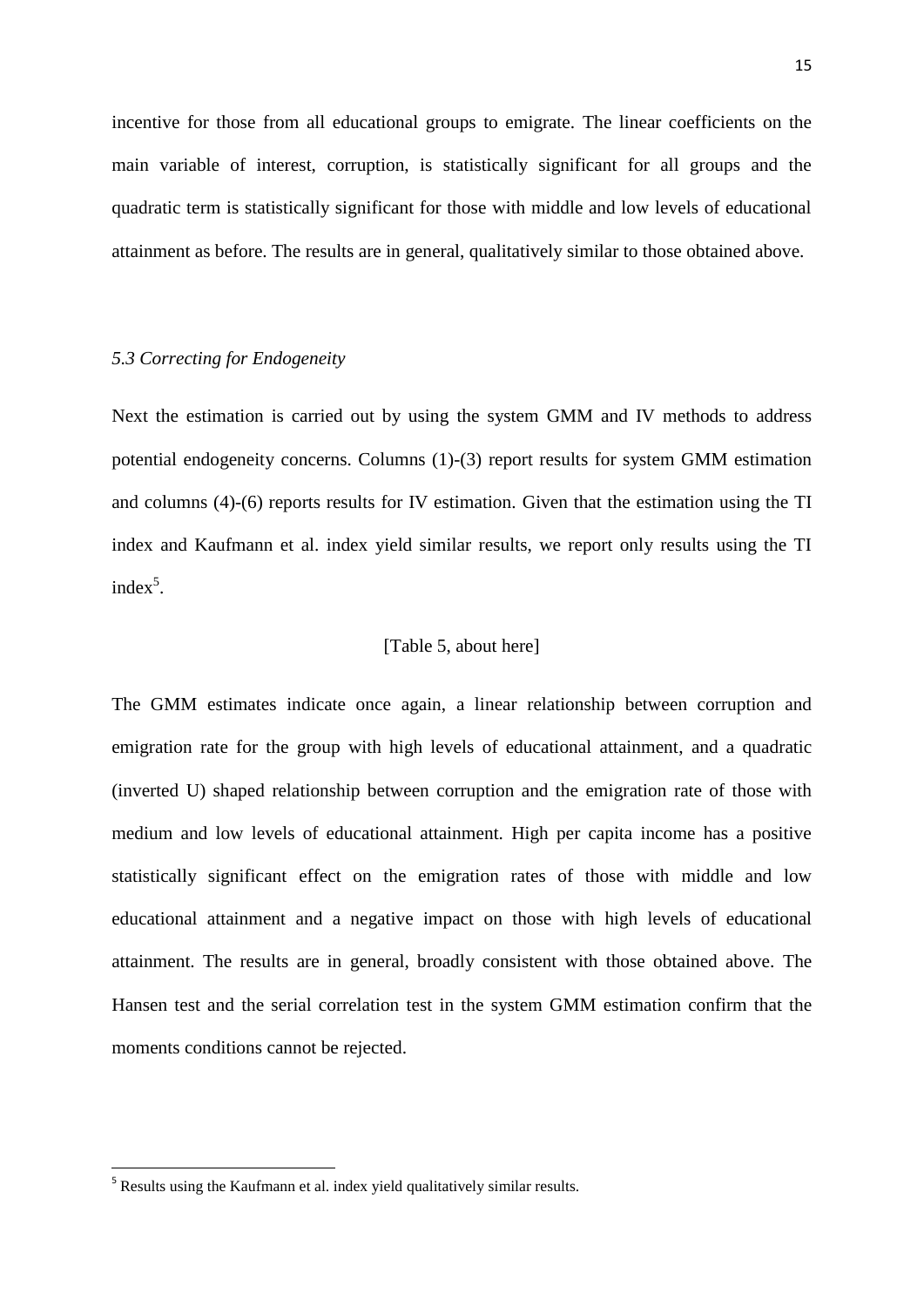The correlation between corruption and emigration appears to be robust to the inclusion of a number of control variables. We need however, to ensure that the direction of causality is from corruption to emigration. For this, using instrumental variable (IV) estimation could be useful in addition to fixed effects and system GMM. To serve as a good instrument, the instrument should be correlated to corruption and not influence emigration through other channels. Among the variables used as instruments for corruption are: ethnolinguistic fractionalization (Mauro 1995), the settler mortality data of Acemoglu et al. (2001) (Ahlin and Pang 2008), latitude (Gupta et al. 2002, Delavallade 2006), the initial level of corruption (Gupta et al.  $2002$ <sup>6</sup>. As the ethnolinguistic fractionalization index could also be correlated with emigration, and the settler mortality rate and latitude lead to a significant fall in number of observations, we use the initial level of corruption as an instrument for corruption (see Gupta et al. 2002) in the IV estimation. The results of the IV estimation are consistent with those obtained under the fixed effects and system GMM estimation methods. Corruption has a linear effect on the emigration rate of those with high educational attainment and a nonlinear effect on those with middle and low educational attainment. The general conclusions broadly remain the same. The Sargan test indicates that the instruments are valid and uncorrelated with the error term.

#### *5.4 Splitting the Sample*

**.** 

Given the robust evidence in favour of an inverted U-shaped relationship between corruption and the emigration rate of those with medium and low levels of educational attainment, we split the sample into two by country and time – those falling below the mean Gini index of 43

<sup>&</sup>lt;sup>6</sup> Triesman (2000) finds that countries with British heritage, Protestant tradition, higher per capita GDP, uninterrupted democracy, and greater openness to imports rank lower on the corruption index, and those with Federal states tend to rank higher compared to those with unitary states.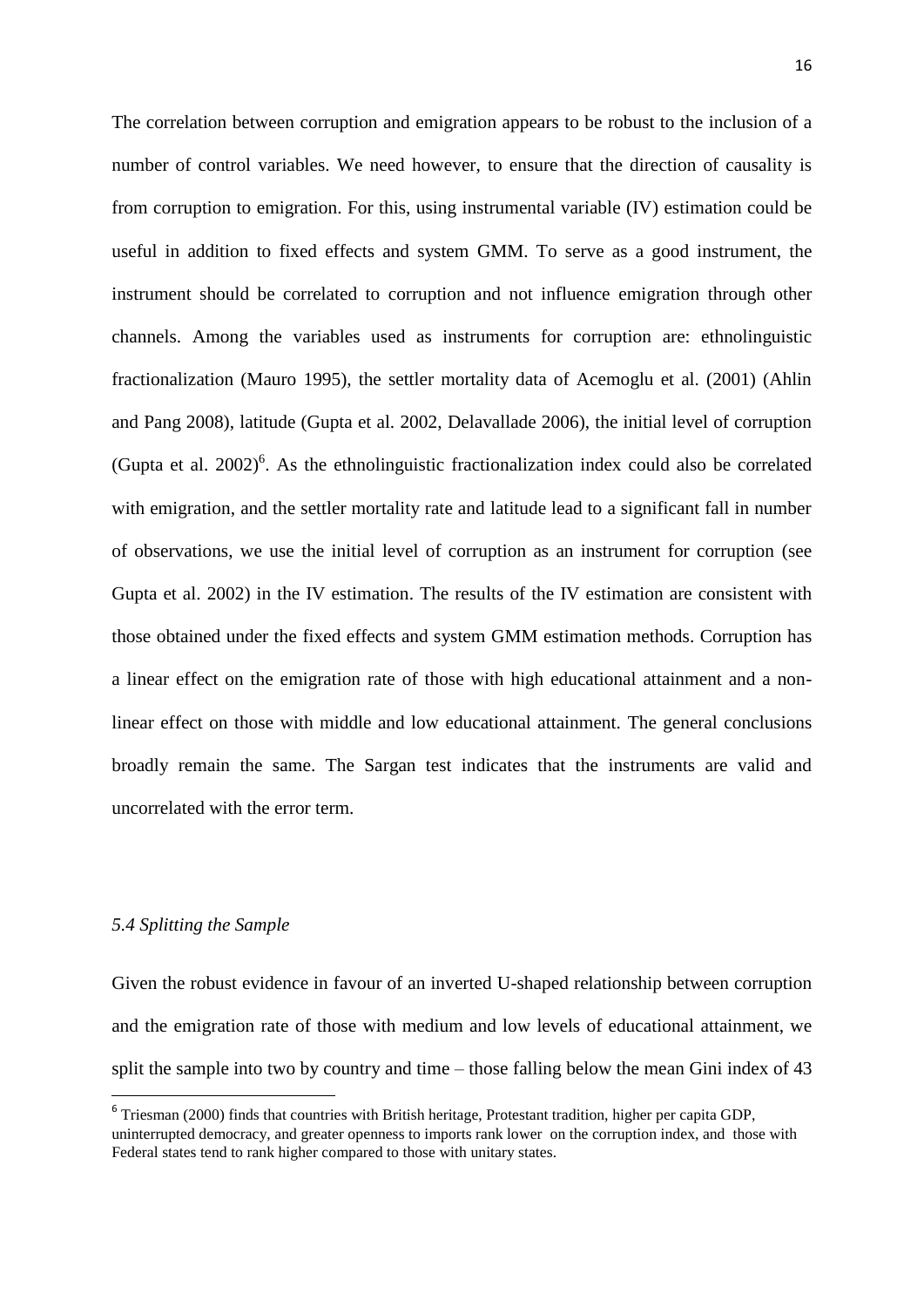(low inequality in income distribution) and above the mean Gini index (high inequality in income distribution), to investigate if the effect of corruption on the emigration rates of these two groups is conditional on income distribution. Each of these groups is divided into two groups based upon inequality in income distribution. Columns (1) and (2) of Table 6 reports regression results for the influence of corruption on the emigration rate of those with medium and low levels of educational attainment; and columns (3) and (4) report regression results for countries with high levels of income inequality. We only report results for the estimation carried out with the TI index. The estimation using the Kaufmann et al. index yields similar results.

#### [Table 6, about here]

The results in columns (1) and (2) indicate that in countries with low levels of income inequality, the emigration rate of both groups with medium and low levels of education, increase, and then decreases beyond a certain threshold. Calculated threshold points indicate that for the group with medium levels of educational attainment, emigration rates begin to fall after reaching a threshold point of 3.44 and for those with low levels of educational attainment at a threshold point of 3.73. Per capita income has a statistically significant positive effect on emigration and increased government expenditure on education reduces emigration. Increased labour force participation reduces emigration while the coefficient on population density is statistically significant only in column (1).

Columns (3) and (4) report results for countries with high levels of income inequality. Note that here only the linear term is statistically significant and negative, suggesting that in the presence of high income inequality, corruption reduces the ability of those with both medium and low levels of educational attainment to emigrate.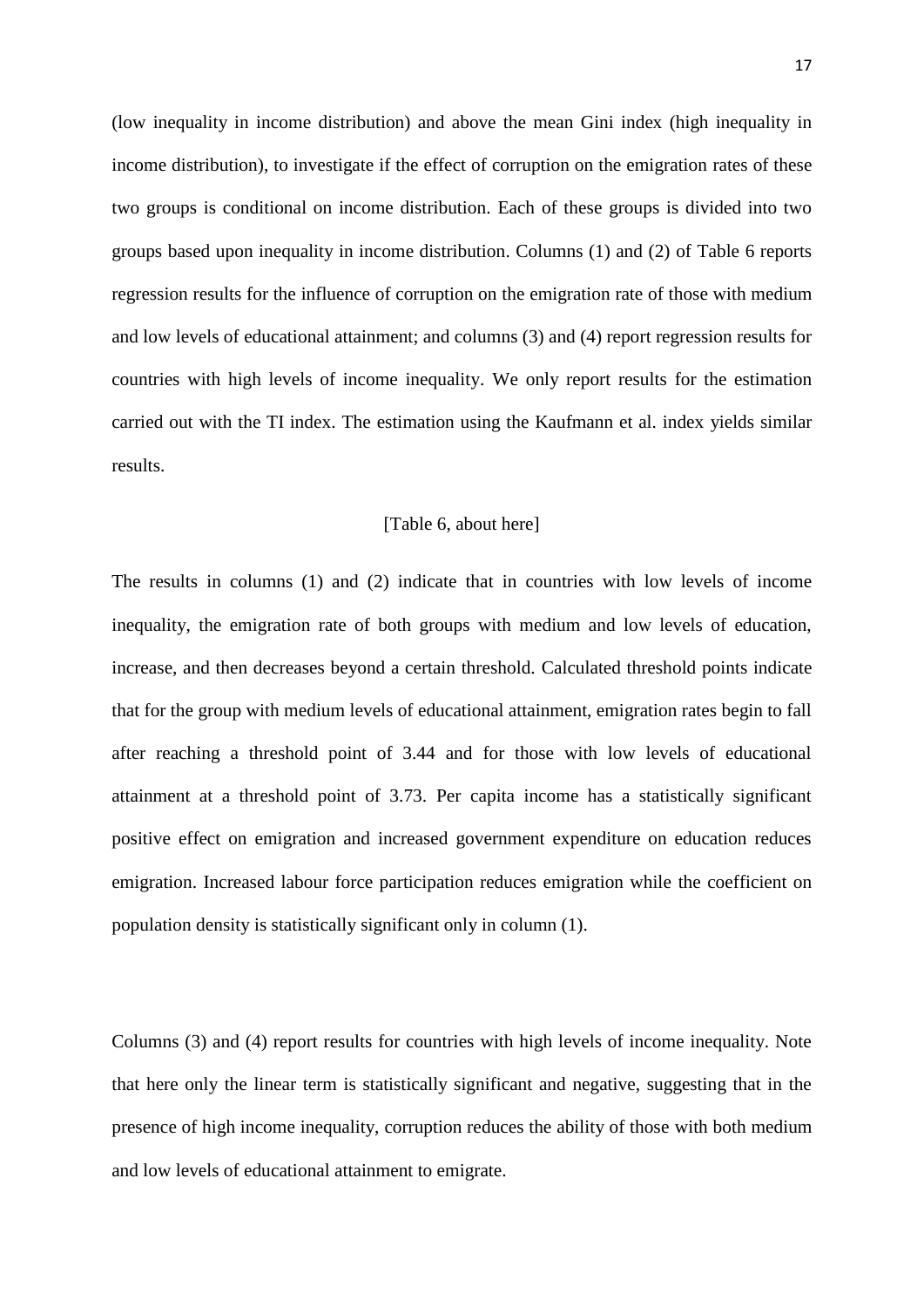#### **6. Conclusions**

This paper examines the relationship between corruption and the emigration rate of those with high, medium and low levels of educational attainment. The results support our three hypotheses. The empirical results indicate that as corruption increases the emigration rate of those with high levels of educational attainment also increase. The emigration rate of those with middle and low levels of educational attainment however, increases at initial levels of corruption and then decreases beyond a certain point exhibiting an inverted U-shaped pattern. When we split emigrants with medium and low levels of educational attainment by income distribution, we find evidence of a fall in the emigration rate of both these groups due to an increase in income inequality. It is possible that increased inequality generated by corruption increase liquidity constraints faced by those with middle and low levels of educational attainment, thus reducing their ability to emigrate beyond a certain point. Calculated threshold points are in the range of  $3.4 - 3.9$  on the TI and Kaufmann et al. index. Government policy should focus on controlling corruption which in turn would lead to funds being channelled more productively into education and also lead to a fall in inequality which would reduce emigration. The control of corruption would also lead to the retention of those with high levels of educational attainment and lead to better labour market outcomes with employment based on merit rather than political connections.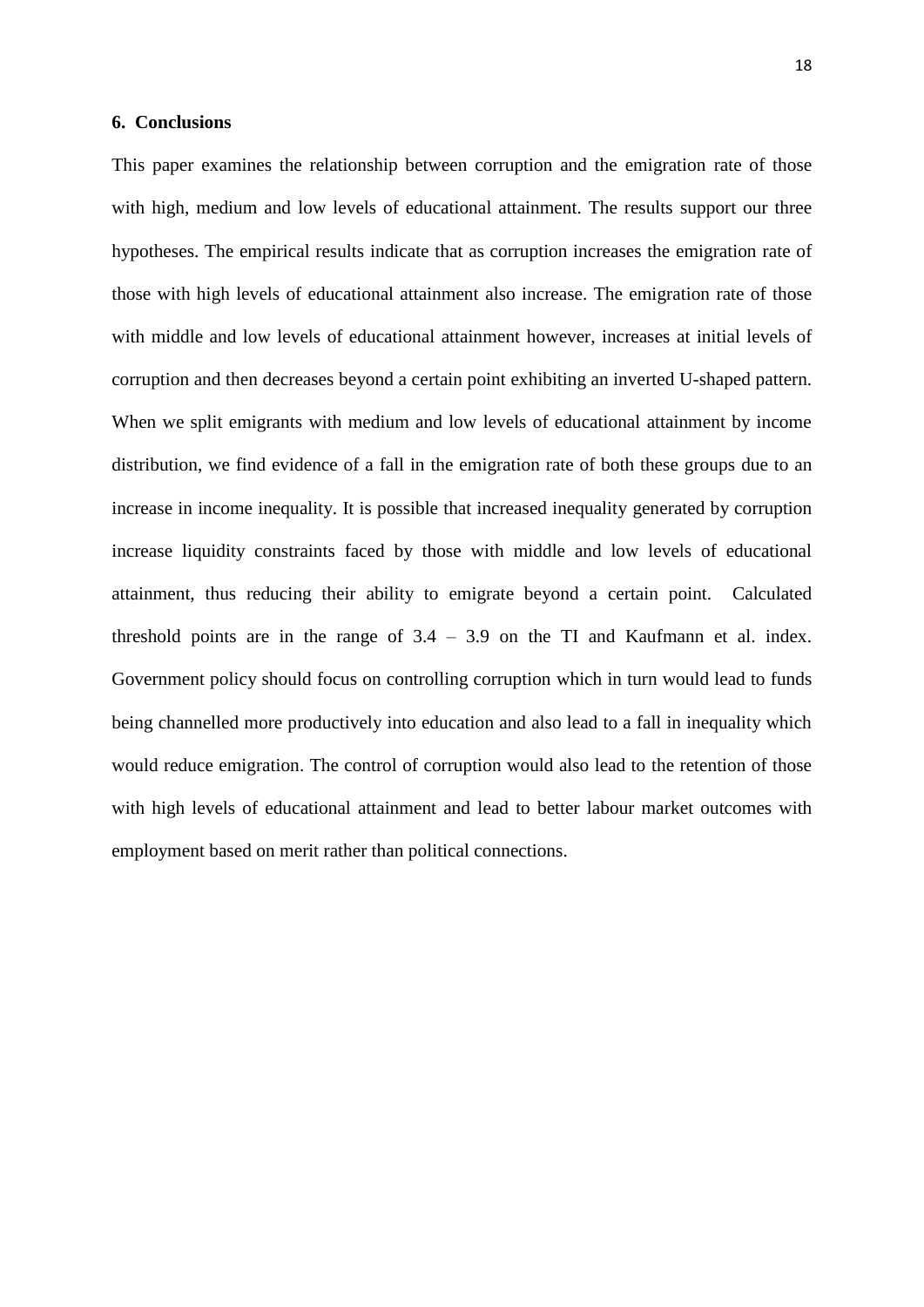### **References**

Acemoglu D, Johnson S, Robinson J (2001) The colonial origins of comparative development: an empirical investigation. American Economic Review 91: 1369-1401.

Ahlin C, Pang J (2008) Are financial development and corruption control substitutes in promoting growth? Journal of Development Economics 86: 414-433.

Aidt T (2003) Economic analysis of corruption: a survey. Economic Journal 113: 632- 652.

Arellano M, Bover O (1995) Another look at the instrumental variables estimation of error components models. Journal of Econometrics 68: 29-51.

Ariu A, Squicciarini P (2013) The balance of brains: corruption and high skilled migration. IRES Discussion Paper 10, Catholic University of Louvain.

Banerjee B (1984) The probability, size and uses of remittances from urban to rural areas in India. Journal of Development Economics 16: 293-311.

Beine M, Sekkat K (2013) Skilled migration and the transfer of institutional norms. IZA Journal of Migration: 2-9.

Blundell R, Bond S (1998) Initial conditions and moment restrictions in dynamic panel data models. Journal of Econometrics 87: 115-143.

Borjas J (1987) Self-selection and the earnings of immigrants. American Economic Review 77: 531-553.

Brücker H, Capuano S, Marfouk A (2013) Education, gender and international migration: ensights from a panel-dataset 1980-2010, mimeo.

de Haas H (2007) Remittances, migration and social development: a conceptual review of the literature. Social Policy and Development Programme Paper No 34, United Research Institute for Social Development, Geneva.

Delavallade C (2006) Corruption and distribution of public spending in developing countries. Journal of Economics and Finance 30: 222-239.

Dimant E, Krieger T, Meierrieks D (2013) The effect of corruption on migration, 1985-2000. Applied Economics Letters 20: 1270-1274.

Dincer O, Gunlap B (2012) Corruption and income inequality in the United States. Contemporary Economic Policy 30: 283-292.

Docquier F, Lodigiani E, Rapoport H, Schiff M (2010) Emigration and the quality of home country institutions. Discussion Paper No 35, Institut de Recherches Economiques et Sociales, Université catholique de Louvain.

Dreher A, Kotsogiannis C, McCorriston S (2008) How do institutions affect corruption and the shadow economy? International Tax and Public Finance 16: 773-796.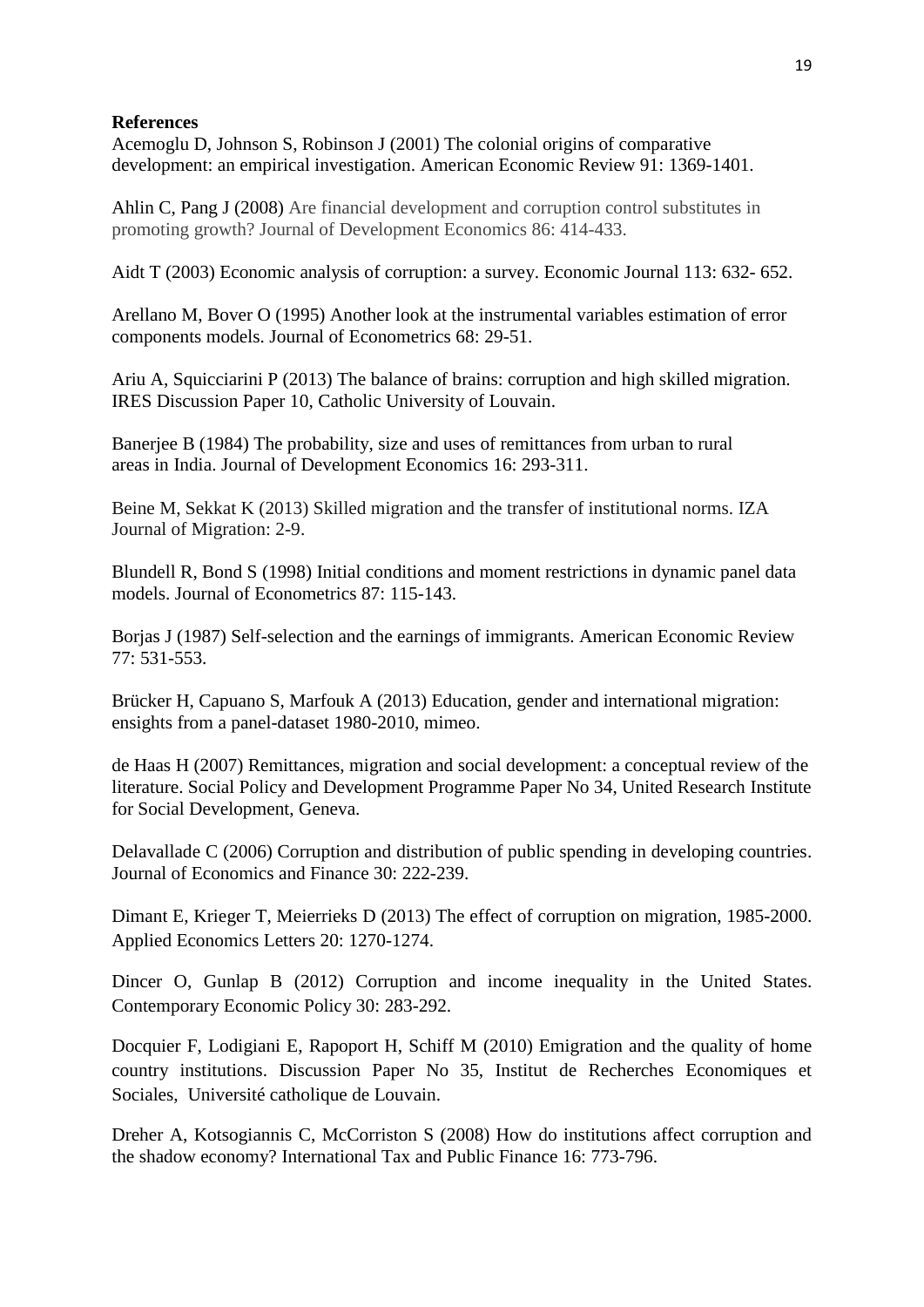Gould DJ, Amaro-Reyes JA (1983) The effects of corruption on administrative performance. Illustrations from developing countries. World Bank Staff Working Papers No. 580, World Bank, Washington.

Gupta S, Davoodi H, Alonso-Terme R (2002) Does corruption affect income inequality and poverty? Economics of Governance: 23-45.

Gupta S, Davoodi H, Tiongson E (2000) Corruption and the provision of health care and education services. IMF Working Paper No. 116, International Monetary Fund, Washington.

Hoddinott J (1994) A model of migration and remittances applied to Western Kenya. Oxford Economic Papers 46: 459-476.

Kaufmann D, Kraay A, Mastruzzi M (2012) World Governance Indicators Project. World Bank.

Kaufmann D, Kraay A, Zoido-Lobaton P (1999) Governance matters. World Bank Policy Research Department Working Paper No. 2196, World Bank, Washington.

Lederman D, Loayza N, Soares R (2005) Accountability and corruption: political institutions matter. Economics and Politics 17: 1-35.

Lucas R, Stark O (1985) Motivations to remit: evidence from Botswana. Journal of Political Economy 93: 901-918.

Marshall M, Jaggers K (2013) [http://www.systemicpeace.org/polity/polity13.htm#nam.](http://www.systemicpeace.org/polity/polity13.htm#nam) Accessed December 2013.

Mauro P (1995) Corruption and growth. The Quarterly Journal of Economics 110: 681–712.

Mauro P (1998) Corruption and the composition of government expenditure. Journal of Public Economics 69: 263-279.

Mckenzie D, Rapoport H (2007) Network effects and the dynamics of migration and inequality: theory and evidence from Mexico. Journal of Development Economics 84: 1-24.

Mendez F, Sepulveda F (2006) Corruption, growth and political regimes: cross country evidence. European Journal of Political Economy 22: 82-98.

Meon P, Weill L (2010) Is corruption an efficient grease? World Development 38: 244-259.

Rosenzweig MR (1988) Risk, implicit contracts and the family in rural areas of low-income countries. Economic Journal 98: 1148– 1170.

Schneider F, Enste D (2000) Shadow economies: size, causes, and consequences. Journal of Economic Literature 38: 77–114.

Stark O, Lehvari D (1982) On migration and risk in LDCs. Economic Development and Cultural Change 3: 191– 196.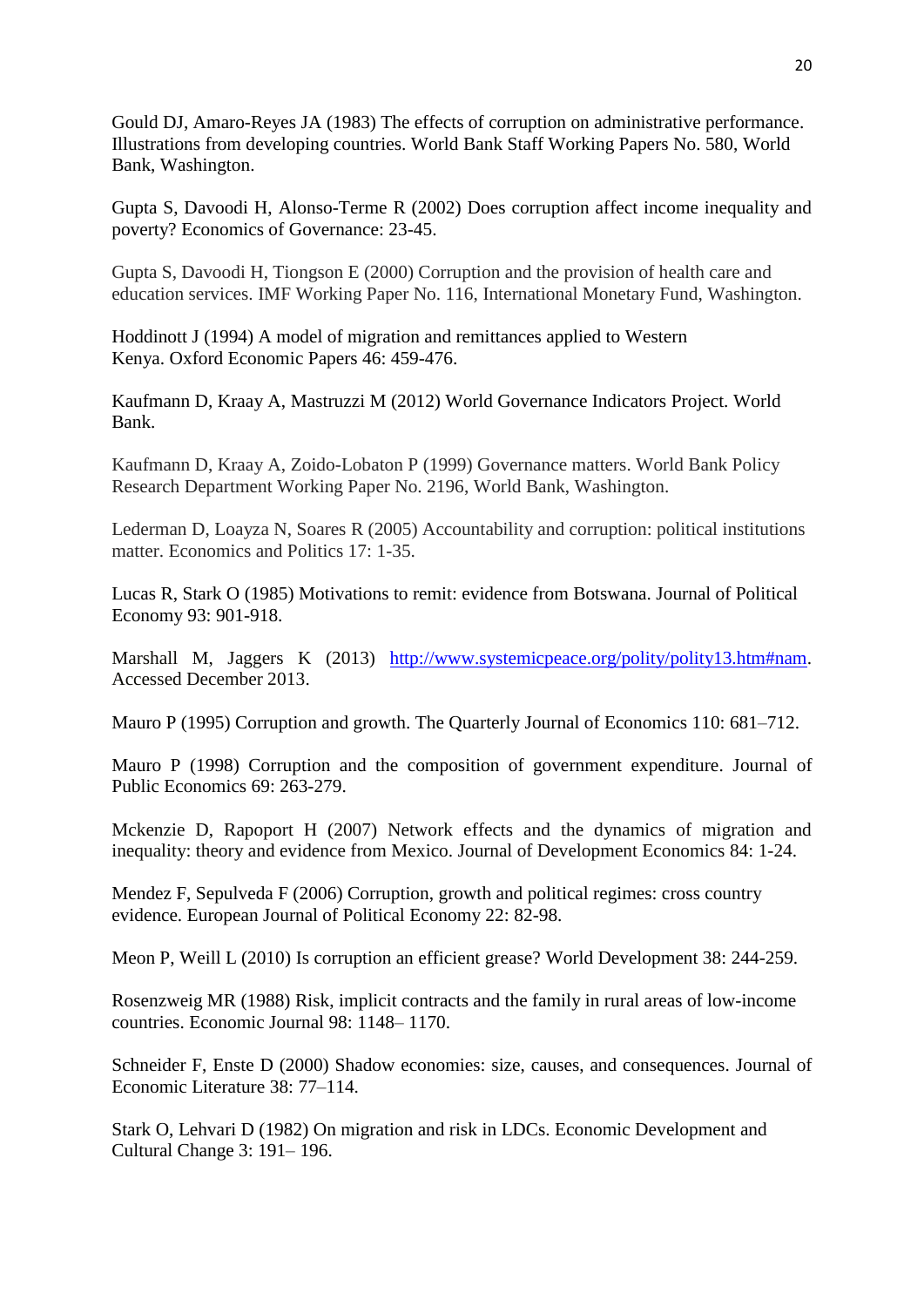Transparency International (2013) Corruption Perceptions Index. [http://www.transparency.org/cpi2012/results.](http://www.transparency.org/cpi2012/results)

Treisman D (2000) The causes of corruption: a cross national study, Journal of Public Economics 76: 399-457.

Wei S (2001) Corruption in economic transition and development. UNECE Spring Seminar, Geneva.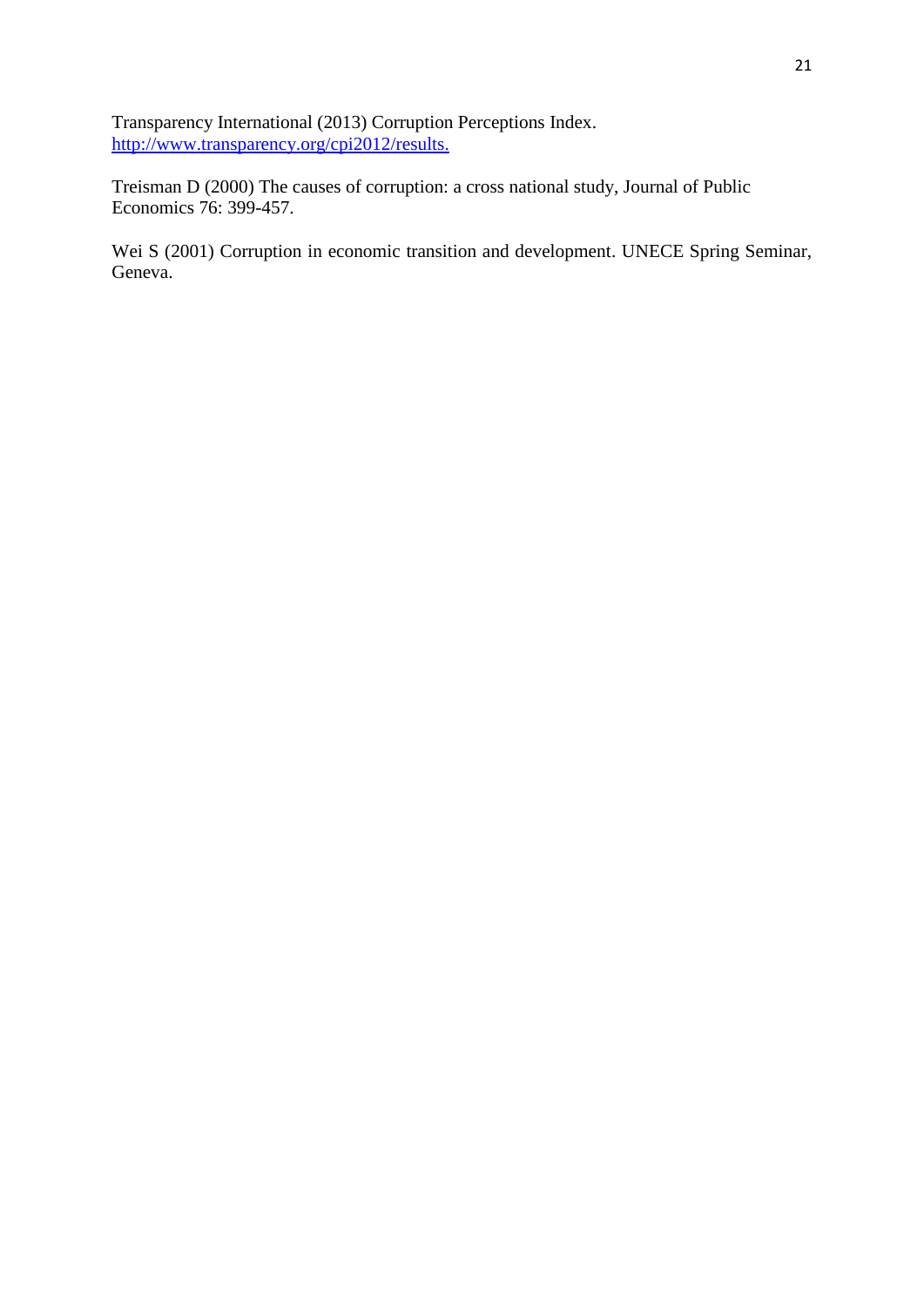## **Table 1: Summary Statistics**

| Variable                                                  | Obs | Mean    | Standard<br>Deviation | Minimum | Maximum | Source         |
|-----------------------------------------------------------|-----|---------|-----------------------|---------|---------|----------------|
| Emigration of Low Educational                             |     |         |                       |         |         | Brücker et al. |
| Attainment                                                | 460 | 4.32    | 9.70                  | 0.02    | 64.34   | (2013)         |
| <b>Emigration of Middle Educational</b>                   |     |         |                       |         |         | Brücker et al. |
| Attainment                                                | 460 | 4.52    | 7.18                  | 0.04    | 42.01   | (2013)         |
| <b>Emigration of High Educational</b>                     |     |         |                       |         |         | Brücker et al. |
| Attainment                                                | 460 | 17.44   | 17.66                 | 0.14    | 84.89   | (2013)         |
| GDP per capita (constant 2005 US\$)                       | 441 | 2068.29 | 1974.06               | 50.04   | 8610.02 | <b>WDI</b>     |
|                                                           |     |         |                       |         |         |                |
| Government Expenditure on Education                       |     |         |                       |         |         | <b>WDI</b>     |
| (% GDP)                                                   | 419 | 14.54   | 6.47                  | 3.86    | 54.80   |                |
| Labour Force Participation Rate (% of                     |     |         |                       |         |         | <b>WDI</b>     |
| total population 16-64)                                   | 448 | 66.95   | 10.88                 | 42.40   | 90.80   |                |
| Population Density (people per square<br>km of land area) | 460 | 100.57  | 156.63                | 1.48    | 1160.99 | <b>WDI</b>     |
| Wage and Salaried Workers (% of total                     |     |         |                       |         |         | <b>WDI</b>     |
| employed)                                                 | 260 | 49.56   | 22.96                 | 5.00    | 93.20   |                |
|                                                           |     |         |                       |         |         | <b>WDI</b>     |
| Gini Index                                                | 285 | 43.42   | 9.00                  | 25.62   | 62.78   |                |
|                                                           |     |         |                       |         |         | Kaufmann et    |
| Corruption Index Kaufmann et al.                          | 450 | 3.05    | 0.61                  | 0.93    | 4.42    | al. (2012)     |
|                                                           |     |         |                       |         |         | Transparency   |
|                                                           |     |         |                       |         |         | International  |
| Corruption Index TI                                       | 405 | 6.90    | 1.15                  | 2.80    | 10.00   | (2013)         |
|                                                           |     |         |                       |         |         | Marshall and   |
| Polity Index (ranges from -10 (hereditary                 |     |         |                       |         |         | <b>Jaggers</b> |
| monarchy) to $+10$ (consolidated                          |     |         |                       |         |         | (2013)         |
| democracy)                                                | 460 | 2.99    | 5.80                  | $-9.00$ | 10.00   |                |

Note: Corruption  $K =$  Corruption index of Kaufmann et al. has been rescaled so that 0 stands for not corrupt and +5 for totally corrupt and Corruption TI = Corruption index Transparency International has been reversed so that 0 stands for not corrupt and 10 totally corrupt.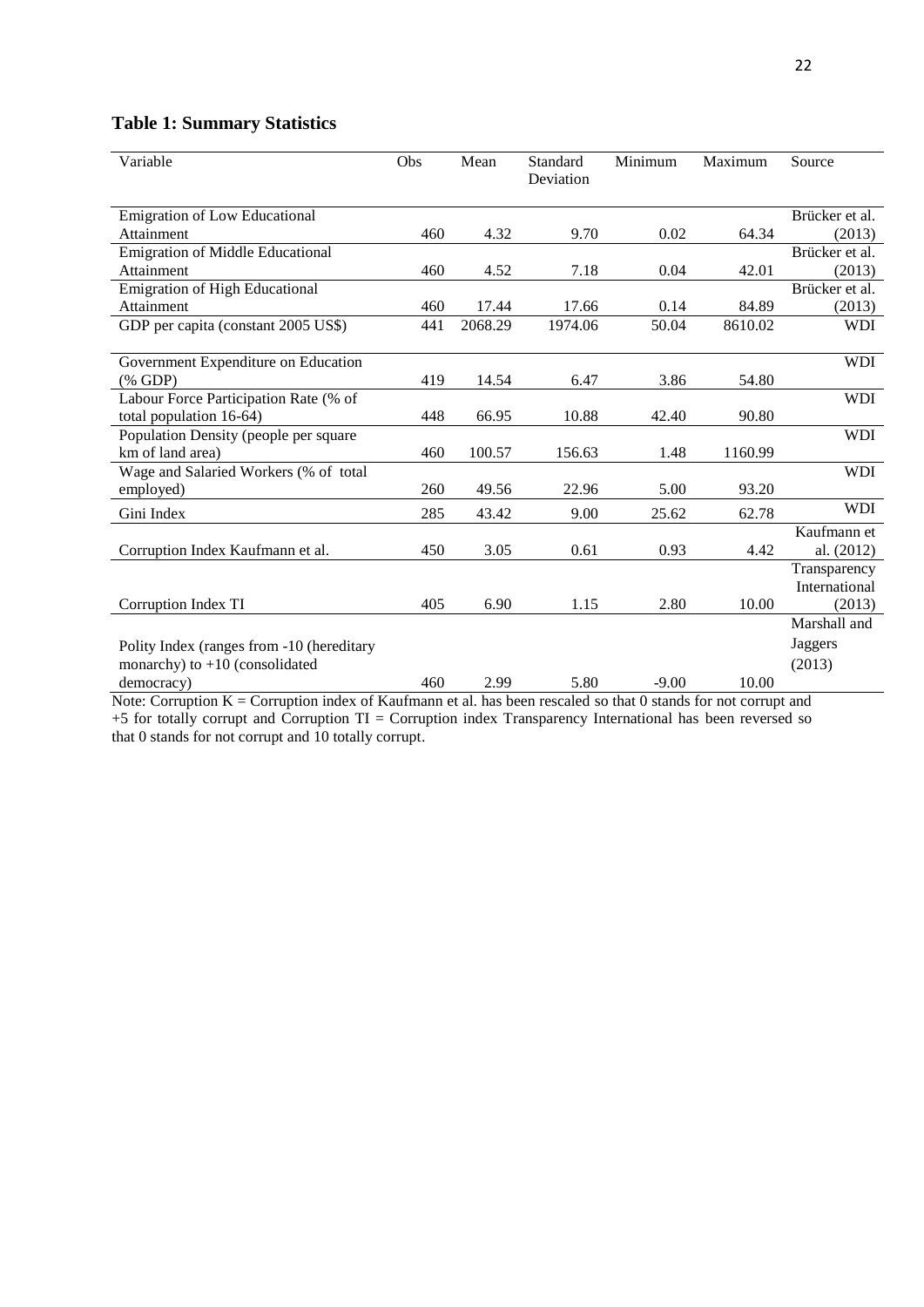## **Table 2: Fixed Effects Estimation**

|                   | (1)           | (2)           | (3)                          | (4)           | (5)           | (6)           |
|-------------------|---------------|---------------|------------------------------|---------------|---------------|---------------|
|                   | High          | Medium        | Low                          | High          | Medium        | Low           |
| Corruption TI     | 0.344         | 0.201         | 0.156                        |               |               |               |
|                   | $(0.166)$ **  | $(0.040)$ *** | $(0.112)$ **                 |               |               |               |
| Corruption $TI^2$ | $-0.055$      | $-0.029$      | $-0.020$                     |               |               |               |
|                   | (0.040)       | $(0.014)$ **  | $(0.008)$ ***                |               |               |               |
| Corruption K      |               |               | ٠                            | 0283          | 0.232         | 0.195         |
|                   |               |               |                              | $(0.041)$ *** | $(0.103)$ **  | $(0.085)$ *** |
| Corruption $K^2$  |               |               | $\qquad \qquad \blacksquare$ | $-0.132$      | $-0.032$      | $-0.027$      |
|                   |               |               |                              | (0.133)       | $(0.012)$ *** | $(0.012)$ **  |
| Per Capita        | $-0.554$      | 0.330         | 0.707                        | $-0.707$      | 0.306         | 0.617         |
| Income            | $(0.073)$ *** | $(0.064)$ *** | $(0.072)$ ***                | $(0.072)$ *** | $(0.067)$ *** | $(0.074)$ *** |
| Government        | $-0.139$      | $-0.117$      | $-0.103$                     | $-0.103$      | $-0.171$      | $-0.173$      |
| Expenditure on    | (0.160)       | $(0.063)*$    | $(0.032)$ **                 | (0.093)       | $(0.102)$ *   | $(0.070)$ *** |
| Education         |               |               |                              |               |               |               |
| Polity            | $-0.020$      | 0.031         | 0.011                        | 0.011         | $-0.025$      | 0.014         |
|                   | $(0.010)*$    | $(0.017)*$    | (0.019)                      | $(0.005)*$    | $(0.015)^*$   | (0.017)       |
| $R^2$             | 0.48          | 0.55          | 0.58                         | 0.52          | 0.53          | 0.56          |
|                   |               |               |                              |               |               |               |
| Observations      | 345           | 345           | 345                          | 377           | 377           | 377           |

Dependent Variables: Emigration Rate of those with High, Middle and Low Levels of Educational Attainment

Note: Robust standard errors reported in parenthesis. \*, \*\*\* Significant at the 10%, 5% and 1% levels.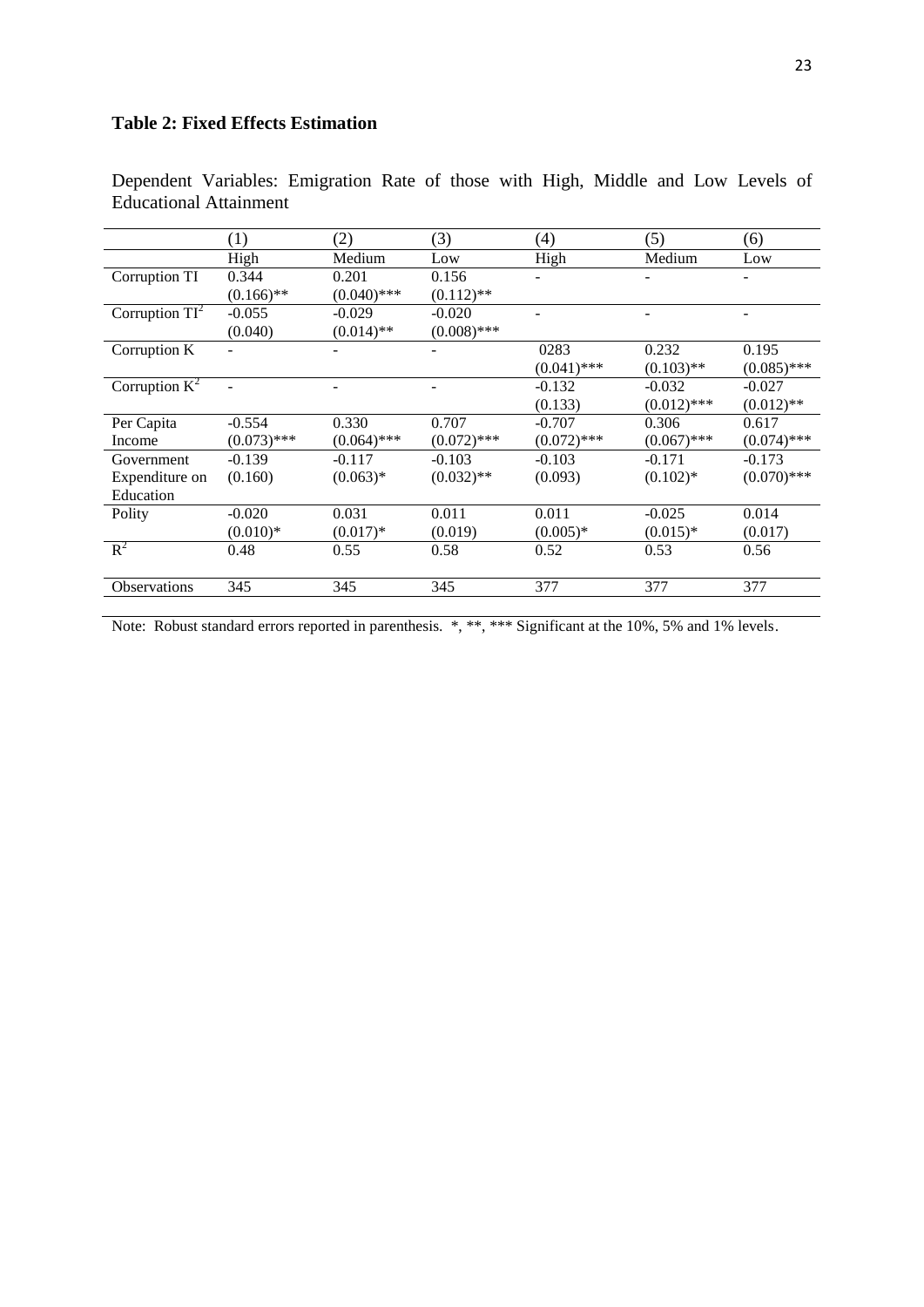|                                     | (1)            | (2)           | (3)                      | (4)           | (5)                      | (6)                      |
|-------------------------------------|----------------|---------------|--------------------------|---------------|--------------------------|--------------------------|
|                                     | High           | Medium        | $_{\text{Low}}$          | High          | Medium                   | $_{\rm Low}$             |
| Corruption TI                       | 0.363          | 0.212         | 0.128                    |               |                          | $\overline{\phantom{0}}$ |
|                                     | $(0.074)$ ***  | $(0.102)$ **  | $(0.019)$ ***            |               |                          |                          |
| Corruption $\overline{\text{TI}^2}$ | $-0.021$       | $-0.029$      | $-0.019$                 | ÷,            | $\overline{\phantom{a}}$ | $\overline{\phantom{0}}$ |
|                                     | (0.040)        | $(0.018)*$    | $(0.008)$ **             |               |                          |                          |
| Corruption K                        |                |               |                          | 0.376         | 0.290                    | 0.122                    |
|                                     |                |               |                          | $(0.105)$ *** | $(0.060)$ ***            | $(0.024)$ ***            |
| Corruption $K^2$                    | $\overline{a}$ | ÷             | $\overline{\phantom{0}}$ | $-0.102$      | $-0.043$                 | $-0.017$                 |
|                                     |                |               |                          | (0.113)       | $(0.023)*$               | $(0.0101)*$              |
| Per Capita                          | $-0.526$       | 0.364         | 0.420                    | $-0.502$      | 0.308                    | 0.405                    |
| Income                              | $(0.108)$ ***  | $(0.102)$ *** | $(0.109)$ ***            | $(0.111)$ *** | $(0.108)$ ***            | $(0.166)$ ***            |
| Government                          | $-0.040$       | $-0.029$      | $-0.125$                 | $-0.045$      | $-0.120$                 | $-0.136$                 |
| Expenditure on                      | (0.129)        | $(0.018)*$    | $(0.061)$ **             | (0.013)       | $(0.065)*$               | $(0.053)$ ***            |
| Education                           |                |               |                          |               |                          |                          |
| Polity                              | $-0.031$       | $-0.020$      | $-0.011$                 | $-0.011$      | $-0.018$                 | $-0.011$                 |
|                                     | $(0.010)*$     | (0.020)       | (0.021)                  | $(0.014)*$    | (0.014)                  | (0.012)                  |
| Gini Index                          | $-0.012$       | $-0.007$      | $-0.013$                 | $-0.010$      | $-0.007$                 | $-0.015$                 |
|                                     | (0.008)        | $(0.003)$ **  | $(0.005)$ ***            | (0.007)       | $(0.004)$ *              | $(0.005)$ ***            |
| Population                          | 0.513          | 0.121         | 0.124                    | 0.604         | 0.207                    | 0.054                    |
|                                     | $(0.231)$ **   | $(0.055)*$    | $(0.074)*$               | $(0.213)$ *** | $(0.120)*$               | (0.044)                  |
| Density                             |                |               |                          |               |                          |                          |
|                                     |                |               |                          |               |                          |                          |
| <b>LFPR</b>                         | $-0.180$       | $-0.254$      | $-0.217$                 | $-0.190$      | $-0.481$                 | $-0.201$                 |
|                                     | $(0.073)$ ***  | $(0.122)$ **  | $(0.071)$ ***            | $(0.070)$ *** | $(0.239)$ **             | $(0.079)$ ***            |
|                                     |                |               |                          |               |                          |                          |
| $R^2$                               | 0.60           | 0.67          | 0.70                     | 0.62          | 0.68                     | 0.71                     |
|                                     |                |               |                          |               |                          |                          |
| Observations                        | 229            | 229           | 229                      | 243           | 243                      | 243                      |

## **Table 3: Fixed Effects Estimation with Additional Control Variables**

Emigration Rate of those with High, Middle and Low Levels of Dependent Variables:<br>Educational Attainment

Note: Robust standard errors reported in parenthesis. \*, \*\*, \*\*\* Significant at the 10%, 5% and 1% levels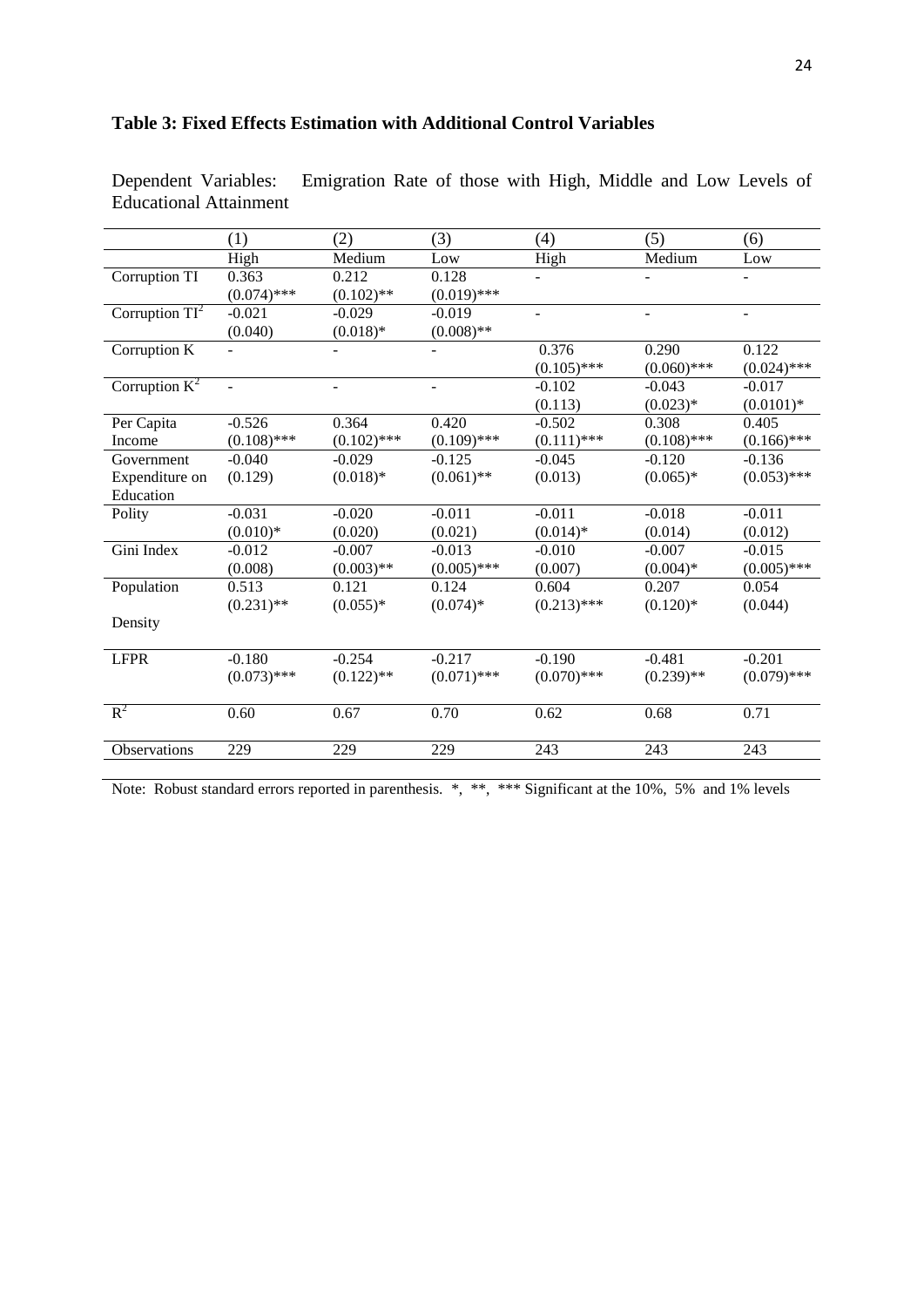|                   | (1)           | (2)                      | (3)                      | (4)           | (5)           | (6)           |
|-------------------|---------------|--------------------------|--------------------------|---------------|---------------|---------------|
|                   | High          | Medium                   | Low                      | High          | Medium        | Low           |
| Corruption TI     | 0.305         | 0.247                    | 0.124                    |               |               |               |
|                   | $(0.047)$ **  | $(0.062)$ ***            | $(0.062)$ **             |               |               |               |
| Corruption $TI^2$ | $-0.009$      | $-0.035$                 | $-0.018$                 |               |               |               |
|                   | (0.008)       | $(0.023)*$               | $(0.009)$ **             |               |               |               |
| Corruption K      |               |                          |                          | 0.307         | 0.290         | 0.108         |
|                   |               |                          |                          | $(0.038)$ *** | $(0.103)$ *** | $(0.008)$ *** |
| Corruption $K^2$  |               | $\overline{\phantom{a}}$ | $\overline{\phantom{a}}$ | $-0.080$      | $-0.043$      | $-0.014$      |
|                   |               |                          |                          | (0.102)       | $(0.019)$ **  | $(0.007)$ **  |
| Per Capita        | $-0.334$      | 0.197                    | 0.673                    | $-0.215$      | 0.172         | 0.666         |
| Income            | $(0.149)$ *** | $(0.065)$ ***            | $(0.163)$ ***            | $(0.081)$ *** | $(0.070)$ *** | $(0.174)$ *** |
| Government        | $-0.049$      | $-0.132$                 | $-0.148$                 | $-0.142$      | $-0.059$      | $-0.269$      |
| Expenditure on    | (0.138)       | $(0.082)$ *              | $(0.051)$ ***            | (0.113)       | $(0.029)$ **  | $(0.148)$ *   |
| Education         |               |                          |                          |               |               |               |
| Polity            | $-0.050$      | $-0.041$                 | 0.003                    | 0.023         | $-0.014$      | 0.020         |
|                   | $(0.025)$ **  | (0.015)                  | (0.004)                  | $(0.011)$ **  | (0.014)       | (0.022)       |
| Gini Index        | $-0.085$      | $-0.050$                 | $-0.081$                 | $-0.063$      | $-0.031$      | $-0.052$      |
|                   | $(0.029)$ *** | $(0.019)$ ***            | $(0.031)$ ***            | $(0.022)$ *** | $(0.014)$ **  | $(0.024)$ **  |
| Population        | 0.104         | 0.270                    | 0.124                    | 0.129         | 0.255         | 0.516         |
| Density           | $(0.027)$ *** | (0.271)                  | $(0.074)*$               | $(0.028)$ *** | (0.220)       | $(0.314)*$    |
| <b>LFPR</b>       | $-0.161$      | $-0.415$                 | $-0.016$                 | $-0.160$      | $-0.425$      | $-0.130$      |
|                   | $(0.034)$ *** | $(0.157)$ ***            | $(0.009)*$               | $(0.050)$ *** | $(0.153)$ *** | $(0.084)*$    |
|                   |               |                          |                          |               |               |               |
| Wage              | $-0.300$      | $-0.523$                 | $-0.495$                 | $-0.404$      | $-0.367$      | $-0.425$      |
|                   | $(0.110)$ *** | $(0.132)$ ***            | $(0.148)$ ***            | $(0.192)$ **  | $(0.153)$ *** | $(0.129)$ *** |
| Employment        |               |                          |                          |               |               |               |
|                   |               |                          |                          |               |               |               |
| Gini              | $-0.022$      | $-0.015$                 | $-0.026$                 | $-0.015$      | $-0.009$      | $-0.016$      |
| Coefficient*      | $(0.008)$ *** | $(0.008)*$               | $(0.009)$ ***            | $(0.006)$ *** | $(0.003)$ *** | $(0.007)$ **  |
| Corruption        |               |                          |                          |               |               |               |
| $R^2$             | 0.73          | 0.72                     | 0.75                     | 0.78          | 0.73          | 0.79          |
| Observations      | 159           | 159                      | 159                      | 156           | 156           | 156           |
|                   |               |                          |                          |               |               |               |

## **Table 4: Fixed Effects Estimation with More Control Variables and Interaction Terms**

Dependent Variables: Emigration Rate of those with High, Middle and Low Levels of Educational Attainment

Note: Robust standard errors reported in parenthesis. \*, \*\*, \*\*\* Significant at the 10%, 5% and 1% levels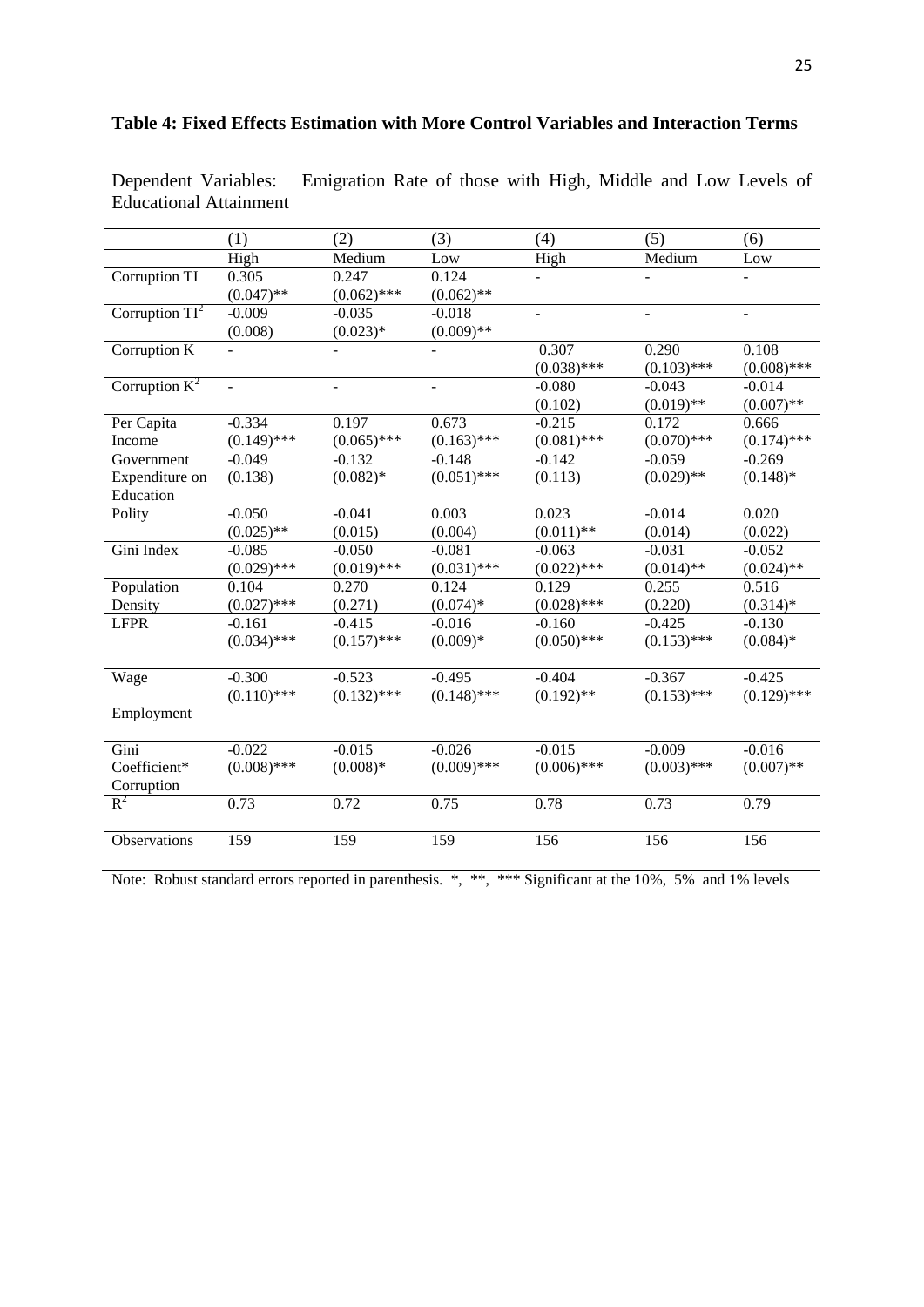## **Table 5: System GMM and IV Estimation**

|                           | (1)                      | (2)               | (3)                      | (4)              | (5)                  | (6)              |
|---------------------------|--------------------------|-------------------|--------------------------|------------------|----------------------|------------------|
|                           |                          | <b>System GMM</b> |                          |                  | <b>IV</b> Estimation |                  |
|                           | High                     | Medium            | Low                      | High             | Medium               | Low              |
| Corruption TI             | 0.316                    | 0.217             | 0.120                    | 0.334            | 0.210                | 0.126            |
|                           | $(0.045)$ ***            | $(0.051)$ ***     | $(0.042)$ ***            | $(0.041)$ ***    | $(0.101)$ **         | $(0.103)$ **     |
| Corruption $TI^2$         | $-0.010$                 | $-0.031$          | $-0.016$                 | $-0.018$         | $-0.030$             | $-0.016$         |
|                           | (0.009)                  | $(0.015)$ **      | $(0.005)$ ***            | (0.017)          | $(0.014)$ **         | $(0.009)*$       |
| Per Capita Income         | $-0.315$                 | 0.184             | 0.520                    | $-0.219$         | 0.181                | 0.520            |
|                           | $(0.109)$ ***            | $(0.045)$ ***     | $(0.142)$ ***            | $(0.080)$ ***    | $(0.069)$ ***        | $(0.160)$ ***    |
| Government                | $-0.123$                 | $-0.130$          | $-0.132$                 | $-0.131$         | $-0.044$             | $-0.230$         |
| Expenditure on            | (0.118)                  | $(0.061)$ **      | $(0.096)*$               | (0.123)          | $(0.022)$ **         | $(0.140)$ **     |
| Education                 |                          |                   |                          |                  |                      |                  |
| Polity                    | $-0.040$                 | $-0.030$          | $-0.003$                 | $-0.020$         | $-0.017$             | $-0.021$         |
|                           | $(0.020)*$               | $(0.015)$ **      | (0.003)                  | $(0.010)$ **     | $(0.010)*$           | (0.023)          |
| Gini Coefficient          | $-0.045$                 | $-0.047$          | $-0.075$                 | $-0.052$         | $-0.030$             | $-0.041$         |
|                           | (0.039)                  | $(0.016)$ ***     | $(0.021)$ ***            | $(0.022)$ ***    | $(0.015)$ **         | $(0.020)$ **     |
| <b>Population Density</b> | 0.110                    | 0.215             | 0.120                    | 0.120            | 0.240                | 0.452            |
|                           | (0.017)                  | $(0.121)$ *       | $(0.056)$ **             | $(0.024)$ ***    | $(0.110)$ **         | $(0.114)$ ***    |
| <b>LFPR</b>               | $-0.167$                 | $-0.420$          | $-0.018$                 | $-0.154$         | $-0.420$             | $-0.126$         |
|                           | $(0.030)$ ***            | $(0.147)$ ***     | $(0.009)*$               | $(0.050)$ ***    | $(0.150)$ ***        | $(0.064)$ ***    |
|                           |                          |                   |                          |                  |                      |                  |
| Gini Index *              | $-0.018$                 | $-0.020$          | $-0.024$                 | $-0.015$         | $-0.010$             | $-0.018$         |
| Corruption                | $(0.007)$ ***            | $(0.008)$ ***     | $(0.009)$ ***            | $(0.006)$ ***    | $(0.004)$ ***        | $(0.009)$ **     |
| Lagged Dependent          | 0.665                    | 0.671             | 0.712                    |                  |                      |                  |
| Variable                  | $(0.312)$ **             | $(0.221)$ ***     | (0.245)                  |                  |                      |                  |
| Hansen Test for           | 0.21                     | 0.25              | 0.19                     |                  |                      |                  |
| Overidentifying           |                          |                   |                          |                  |                      |                  |
| Restrictions: p value     |                          |                   |                          |                  |                      |                  |
| Arellano-Bond Test for    | 0.16                     | 0.18              | 0.21                     | $\equiv$         | $\overline{a}$       | $\overline{a}$   |
| $2nd$ order               |                          |                   |                          |                  |                      |                  |
| autocorrelation: value    |                          |                   |                          |                  |                      |                  |
| Hansen Test for           | $\overline{\phantom{a}}$ | ÷,                | $\overline{\phantom{a}}$ | 0.32             | 0.30                 | 0.27             |
|                           |                          |                   |                          |                  |                      |                  |
| Overidentifying           |                          |                   |                          |                  |                      |                  |
|                           |                          |                   |                          |                  |                      |                  |
| Restrictions: p value     |                          |                   |                          |                  |                      |                  |
|                           |                          |                   |                          |                  |                      |                  |
| $R^2$                     |                          |                   |                          | 0.77             | 0.74                 | 0.70             |
|                           |                          |                   |                          |                  |                      |                  |
| Observations              | 165                      | 165               | 165                      | $\overline{243}$ | 243                  | $\overline{243}$ |
|                           |                          |                   |                          |                  |                      |                  |

Emigration Rate of those with High, Middle and Low Levels of Dependent Variables:<br>Educational Attainment

Note: Standard errors reported in parenthesis. \*\*\*, \*\*, \*, significant at the 1%, 5% and 10% levels respectively.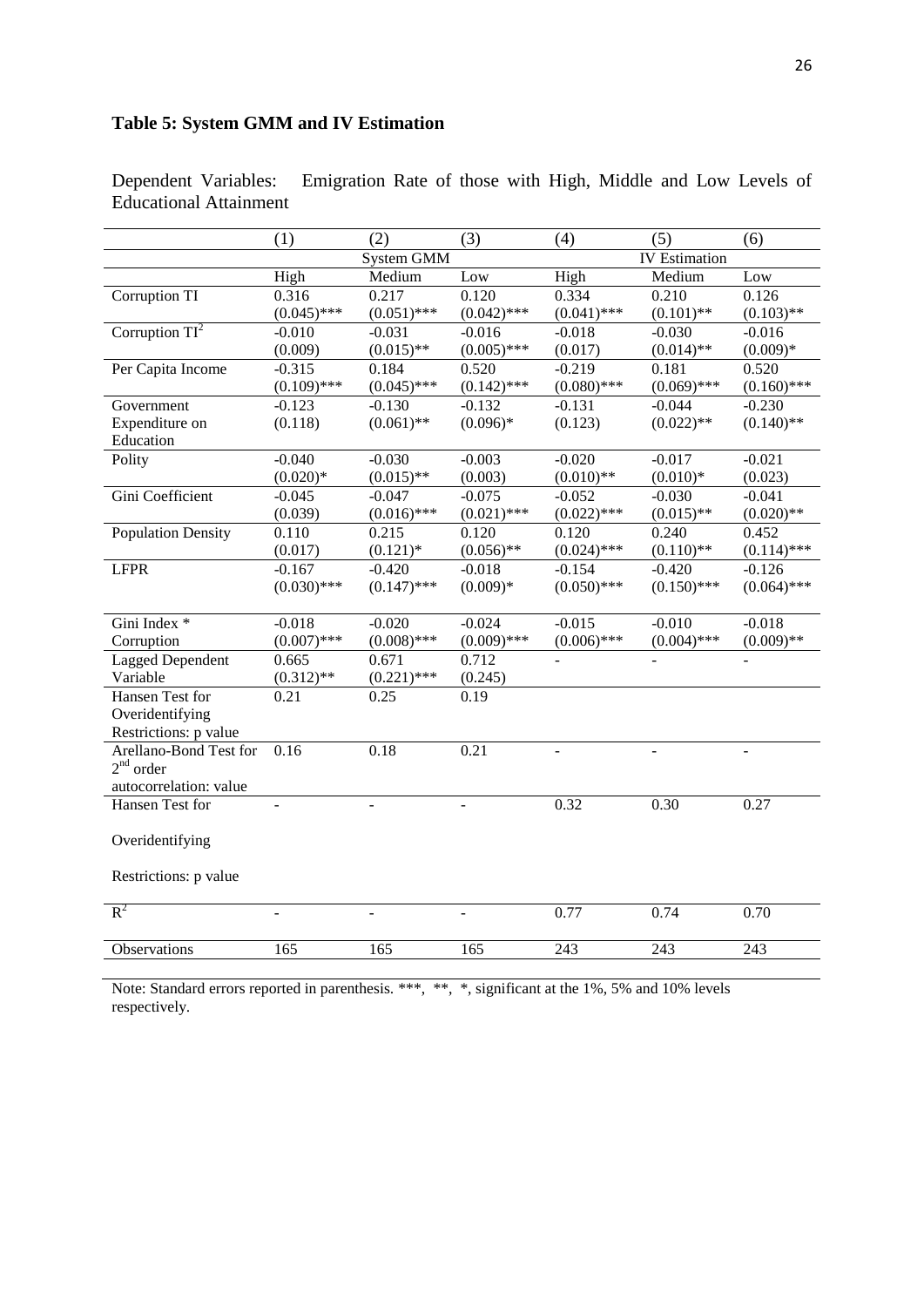## **Table 6: Splitting the Sample by Income Distribution**

|                   | (1)                                              | 2)            | (3)                      | $\left(4\right)$ |
|-------------------|--------------------------------------------------|---------------|--------------------------|------------------|
|                   | Below Mean Gini Index<br>(Low Income Inequality) |               | Above Mean Gini Index    |                  |
|                   |                                                  |               | (High Income Inequality) |                  |
|                   | Medium                                           | Low           | Medium                   | Low              |
| Corruption TI     | 0.131                                            | 0.112         | $-0.140$                 | $-0.118$         |
|                   | $(0.043)$ ***                                    | $(0.016)$ *** | $(0.040)$ ***            | $(0.040)$ ***    |
| Corruption $TI^2$ | $-0.014$                                         | $-0.015$      | $-0.010$                 | $-0.121$         |
|                   | $(0.007)*$                                       | $(0.007)$ **  | (0.011)                  | (0.131)          |
| Per Capita        | 0.126                                            | 0.164         | 0.110                    | 0.131            |
| Income            | $(0.050)$ ***                                    | $(0.050)$ *** | $(0.005)$ ***            | $(0.015)$ **     |
| Government        | $-0.018$                                         | $-0.020$      | $-0.015$                 | $-0.018$         |
| Expenditure       | $(0.010)*$                                       | $(0.012)$ **  | $(0.007)*$               | $(0.008)$ **     |
| Polity            | $-0.003$                                         | $-0.002$      | $-0.002$                 | $-0.002$         |
|                   | (0.002)                                          | (0.002)       | $(0.001)*$               | (0.003)          |
| Population        | 0.131                                            | 0.119         | 0.114                    | 0.113            |
|                   | $(0.081)$ *                                      | (0.155)       | $(0.061)$ *              | (0.131)          |
| Density           |                                                  |               |                          |                  |
|                   |                                                  |               |                          |                  |
| <b>LFPR</b>       | $-0.120$                                         | $-0.212$      | $-0.134$                 | $-0.101$         |
|                   | $(0.027)$ ***                                    | $(0.102)$ **  | $(0.032)$ ***            | $(0.071)$ *      |
| $R^2$             | 0.78                                             | 0.74          |                          |                  |
| Observations      | 123                                              | 123           | 219                      | 219              |

Dependent Variable: Emigration rate of those with Medium and Low Levels of Educational Attainment

Note: Robust standard errors reported in parenthesis. \*\*\*, \*\*, \$, significant at the 1%, 5% and 10% levels respectively.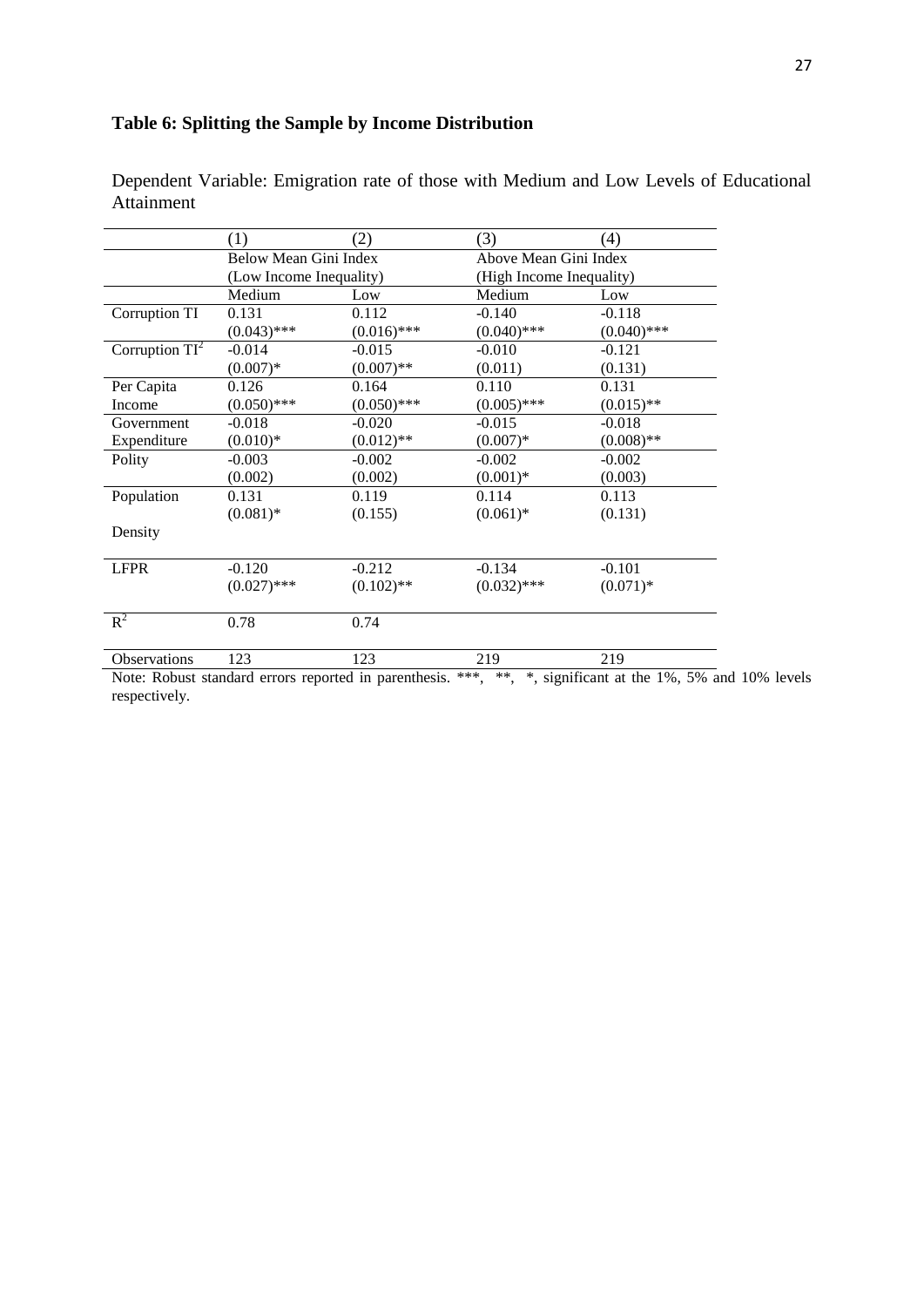

**Figure 1: Emigration Ratio of those with High Levels of Educational Attainment and TI Corruption Index**

Note: The TI corruption index has been reversed so that 0 stands for not corrupt and 10 totally corrupt.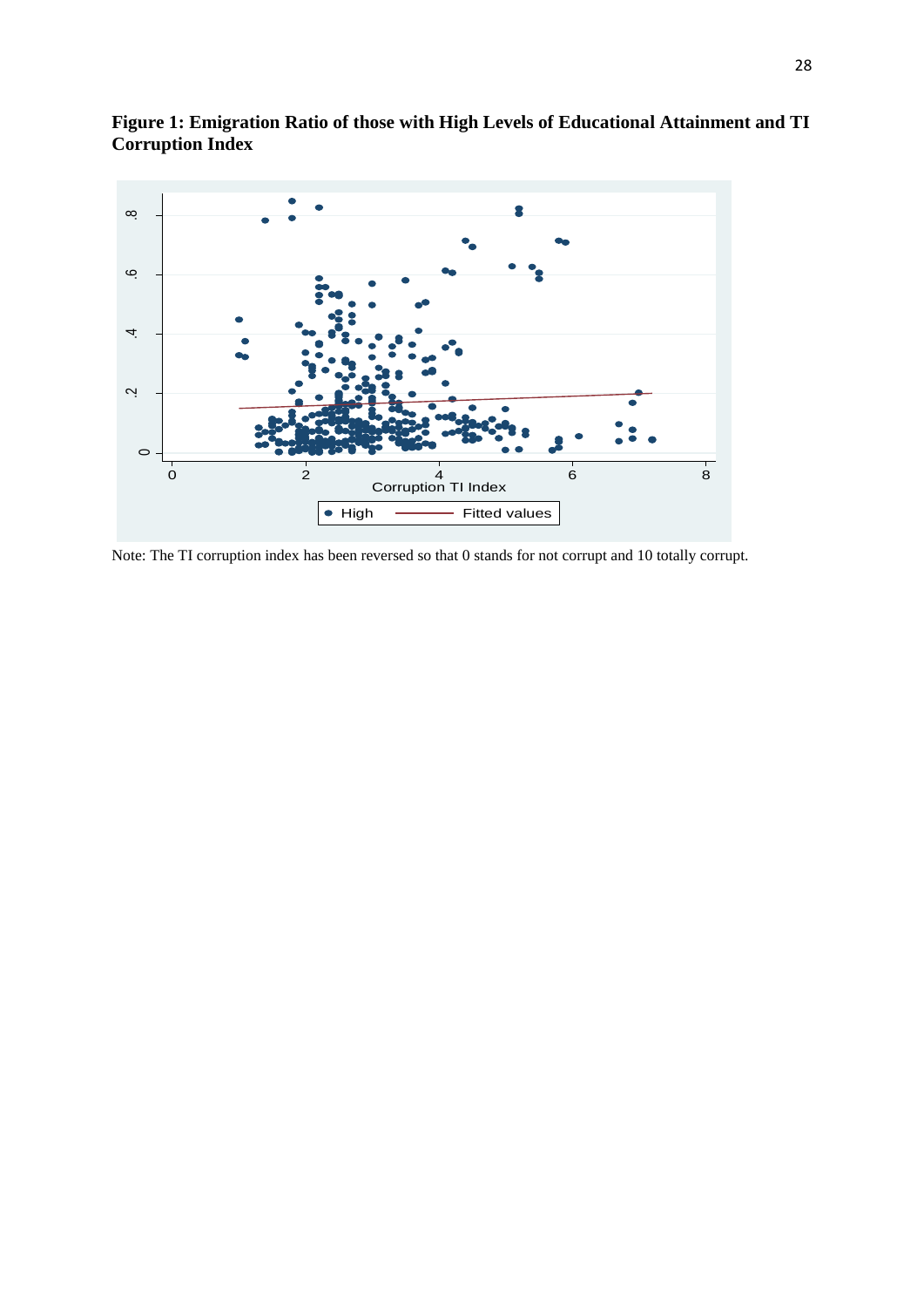

**Figure 2: Emigration Ratio of those with Medium Levels of Educational Attainment and TI Corruption Index**

Note: The TI corruption index has been reversed so that 0 stands for not corrupt and 10 totally corrupt.